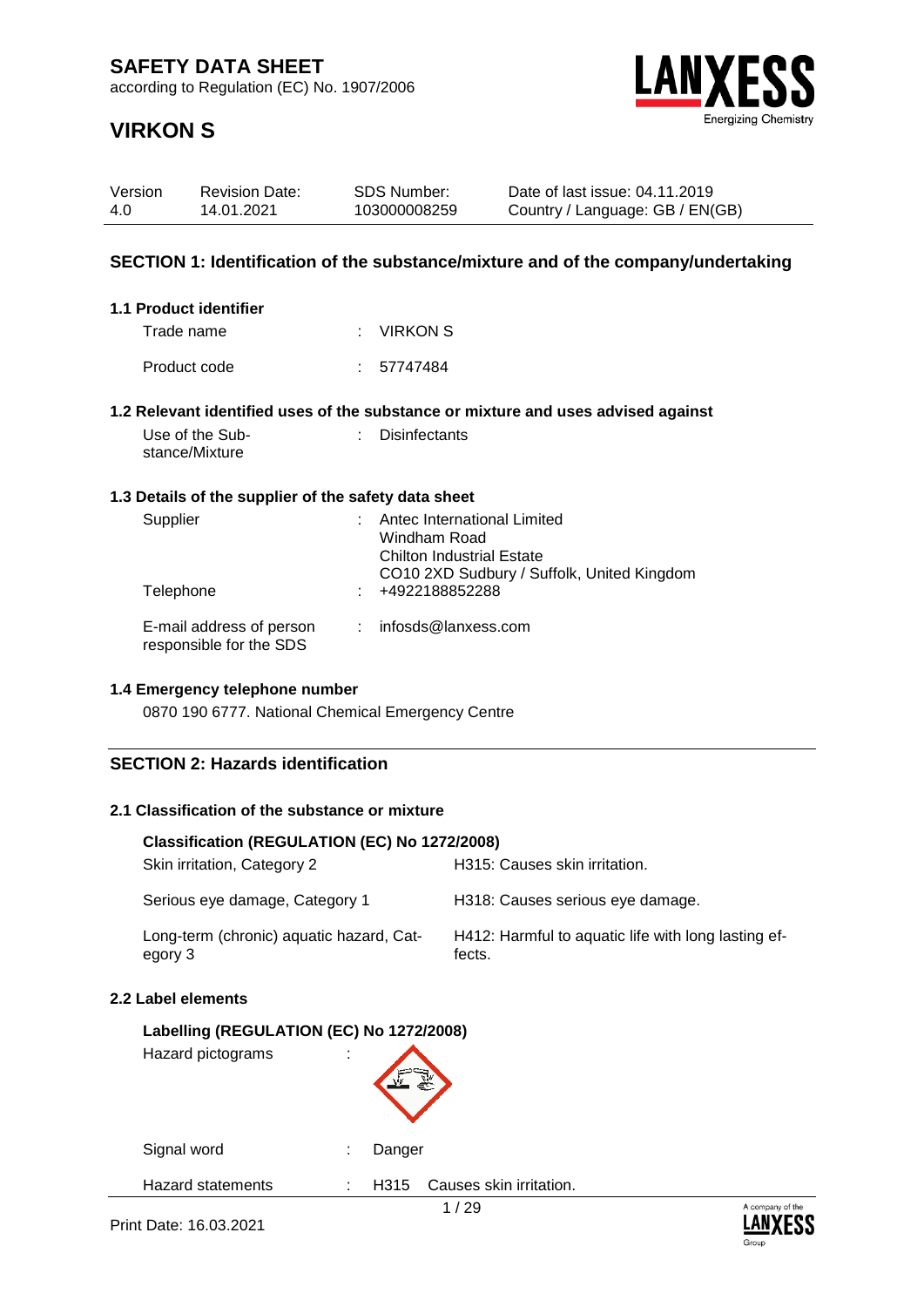according to Regulation (EC) No. 1907/2006

## **VIRKON S**



| Version<br>4.0                  | <b>Revision Date:</b><br>14.01.2021 | <b>SDS Number:</b><br>103000008259                             |                                       | Date of last issue: 04.11.2019<br>Country / Language: GB / EN(GB)                                                                                                                                                                                                                                                                           |
|---------------------------------|-------------------------------------|----------------------------------------------------------------|---------------------------------------|---------------------------------------------------------------------------------------------------------------------------------------------------------------------------------------------------------------------------------------------------------------------------------------------------------------------------------------------|
|                                 |                                     | H318<br>H412                                                   |                                       | Causes serious eye damage.<br>Harmful to aquatic life with long lasting effects.                                                                                                                                                                                                                                                            |
| <b>Precautionary statements</b> |                                     | <b>Prevention:</b>                                             |                                       |                                                                                                                                                                                                                                                                                                                                             |
|                                 |                                     | P264<br>P273<br>P280                                           |                                       | Wash skin thoroughly after handling.<br>Avoid release to the environment.<br>Wear protective gloves/ eye protection/ face protection.                                                                                                                                                                                                       |
|                                 |                                     | <b>Response:</b><br>attention.<br>P362 + P364<br>before reuse. | POISON CENTER/ doctor.<br>P332 + P313 | P302 + P352 IF ON SKIN: Wash with plenty of water.<br>P305 + P351 + P338 + P310 IF IN EYES: Rinse cautiously<br>with water for several minutes. Remove contact lenses, if pre-<br>sent and easy to do. Continue rinsing. Immediately call a<br>If skin irritation occurs: Get medical advice/<br>Take off contaminated clothing and wash it |
|                                 |                                     | Disposal:<br>P501<br>disposal plant.                           |                                       | Dispose of contents/container to an approved waste                                                                                                                                                                                                                                                                                          |

#### **Hazardous components which must be listed on the label:**

pentapotassium bis(peroxymonosulphate) bis(sulphate) Benzenesulfonic acid, C10-13-alkyl derivs., sodium salts potassium hydrogensulphate dipotassium disulphate

#### **Additional Labelling**

EUH208 Contains dipotassium peroxodisulphate, dipentene. May produce an allergic reaction.

#### **2.3 Other hazards**

This substance/mixture contains no components considered to be either persistent, bioaccumulative and toxic (PBT), or very persistent and very bioaccumulative (vPvB) at levels of 0.1% or higher.

Ecological information: The substance/mixture does not contain components considered to have endocrine disrupting properties according to REACH Article 57(f) or Commission Delegated regulation (EU) 2017/2100 or Commission Regulation (EU) 2018/605 at levels of 0.1% or higher.

Toxicological information: The substance/mixture does not contain components considered to have endocrine disrupting properties according to REACH Article 57(f) or Commission Delegated regulation (EU) 2017/2100 or Commission Regulation (EU) 2018/605 at levels of 0.1% or higher.

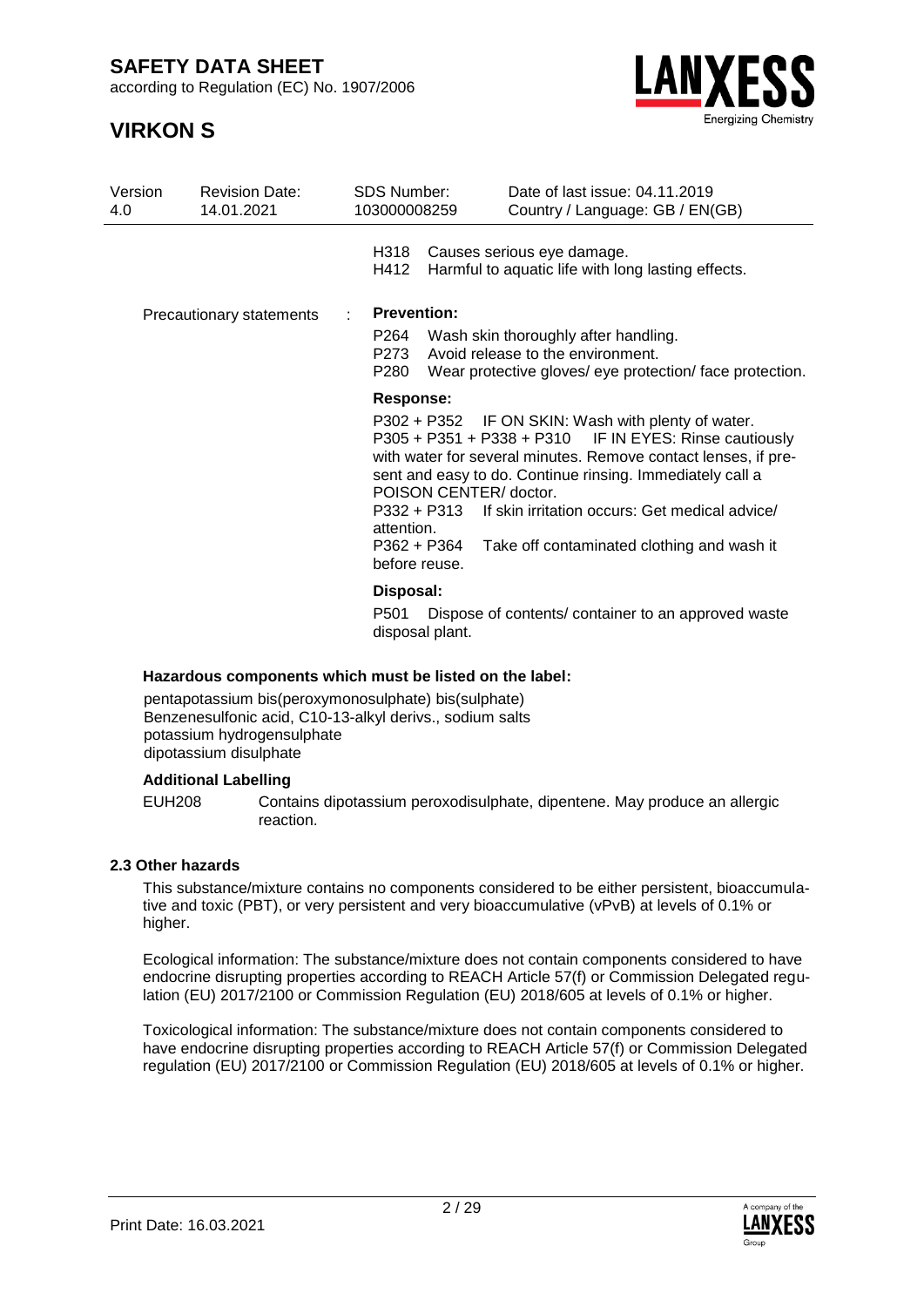according to Regulation (EC) No. 1907/2006

# **VIRKON S**



| Version | <b>Revision Date:</b> | SDS Number:  | Date of last issue: 04.11.2019  |
|---------|-----------------------|--------------|---------------------------------|
| 4.0     | 14.01.2021            | 103000008259 | Country / Language: GB / EN(GB) |

### **SECTION 3: Composition/information on ingredients**

### **3.2 Mixtures**

#### **Components**

| Chemical name                                                | CAS-No.<br>EC-No.<br>Index-No.<br>Registration number | Classification                                                                                                                                                             | Concentration<br>(% w/w) |
|--------------------------------------------------------------|-------------------------------------------------------|----------------------------------------------------------------------------------------------------------------------------------------------------------------------------|--------------------------|
| pentapotassium<br>bis(peroxymonosulphate)<br>bis(sulphate)   | 70693-62-8<br>274-778-7                               | Acute Tox. 4; H302<br>Skin Corr. 1B; H314<br>Eye Dam. 1; H318<br>Aquatic Chronic 3;<br>H412                                                                                | $>= 30 - 50$             |
| Benzenesulfonic acid, C10-13-<br>alkyl derivs., sodium salts | 68411-30-3<br>270-115-0                               | Acute Tox. 4; H302<br>Skin Irrit. 2; H315<br>Eye Dam. 1; H318<br>Aquatic Chronic 3;<br>H412                                                                                | $>= 10 - 20$             |
| malic acid                                                   | 6915-15-7<br>230-022-8                                | Eye Irrit. 2; H319                                                                                                                                                         | $>= 1 - 10$              |
| sulphamidic acid                                             | 5329-14-6<br>226-218-8<br>016-026-00-0                | Skin Irrit. 2; H315<br>Eye Irrit. 2; H319<br>Aquatic Chronic 3;<br>H412                                                                                                    | $>= 2.5 - 10$            |
| potassium hydrogensulphate                                   | 7646-93-7<br>231-594-1<br>016-056-00-4                | Skin Corr. 1B; H314<br>Eye Dam. 1; H318<br>STOT SE 3; H335;<br>Respiratory system                                                                                          | $>= 1 - 3$               |
| dipotassium disulphate                                       | 7790-62-7<br>232-216-8                                | Acute Tox. 3; H331<br>Skin Corr. 1A; H314<br>Eye Dam. 1; H318<br><b>EUH071</b>                                                                                             | $>= 1 - < 3$             |
| sodium toluenesulphonate                                     | 12068-03-0<br>235-088-1                               | Skin Irrit. 2; H315<br>Eye Irrit. 2; H319                                                                                                                                  | $>= 1 - 10$              |
| dipotassium peroxodisulphate                                 | 7727-21-1<br>231-781-8<br>016-061-00-1                | Ox. Sol. 3; H272<br>Acute Tox. 4; H302<br>Skin Irrit. 2; H315<br>Eye Irrit. 2; H319<br>Resp. Sens. 1; H334<br>Skin Sens. 1; H317<br>STOT SE 3; H335;<br>Respiratory system | $>= 0.1 - < 1$           |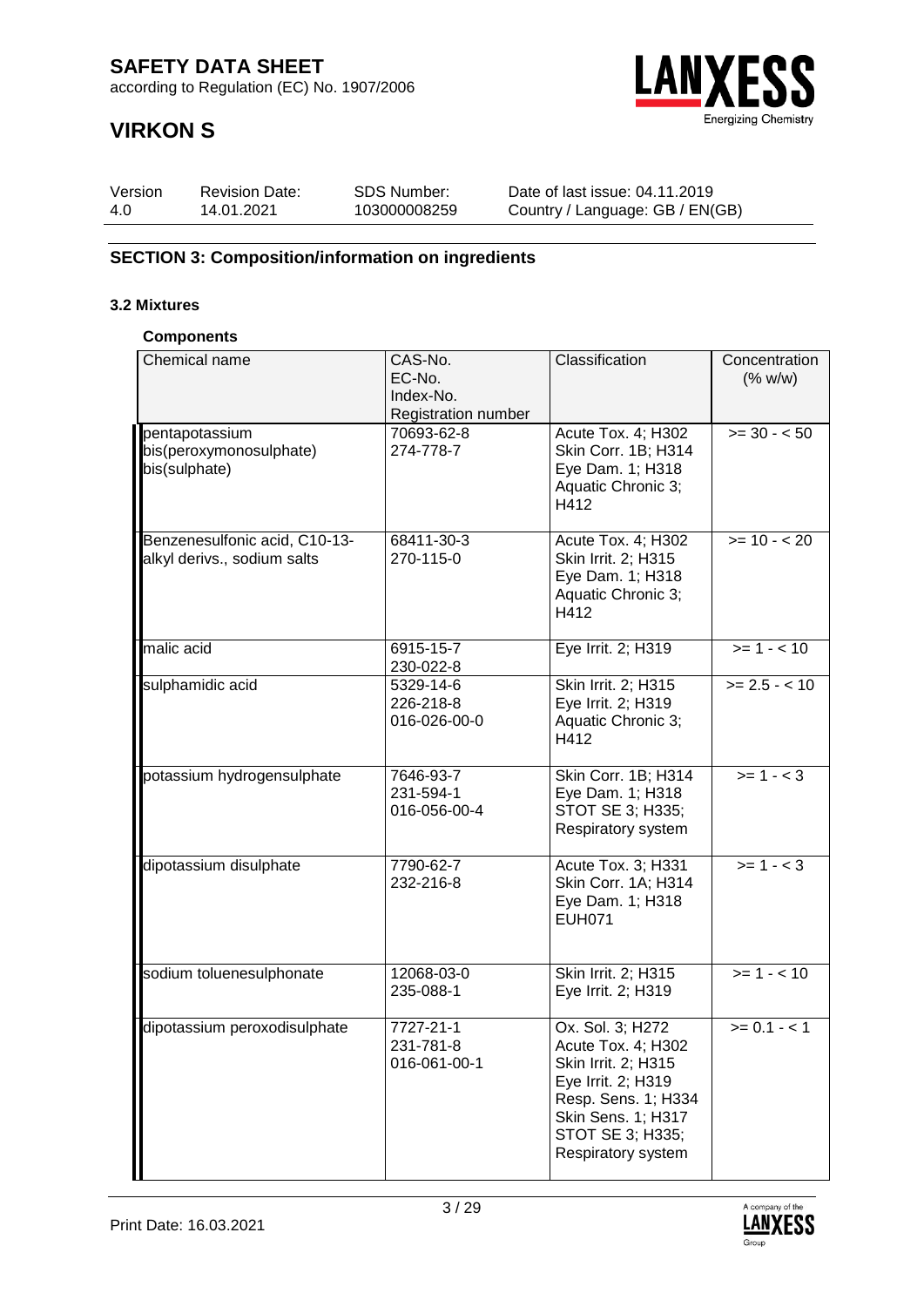according to Regulation (EC) No. 1907/2006



# **VIRKON S**

| Version   | <b>Revision Date:</b> | <b>SDS Number:</b>                    | Date of last issue: 04.11.2019                                                                                                                                                                                    |                   |  |  |
|-----------|-----------------------|---------------------------------------|-------------------------------------------------------------------------------------------------------------------------------------------------------------------------------------------------------------------|-------------------|--|--|
| 4.0       | 14.01.2021            | 103000008259                          | Country / Language: GB / EN(GB)                                                                                                                                                                                   |                   |  |  |
| dipentene |                       | 138-86-3<br>205-341-0<br>601-029-00-7 | Flam. Liq. 3; H226<br>Skin Irrit. 2; H315<br>Eye Irrit. 2; H319<br>Skin Sens. 1; H317<br>Aquatic Acute 1;<br>H400<br>Aquatic Chronic 1;<br>H410<br>M-Factor Aquatic<br>Acute: 1<br>M-Factor Aquatic<br>Chronic: 1 | $>= 0.1 - < 0.25$ |  |  |

For explanation of abbreviations see section 16.

### **SECTION 4: First aid measures**

#### **4.1 Description of first aid measures**

| General advice             |    | Move out of dangerous area.<br>Consult a physician.<br>Show this safety data sheet to the doctor in attendance.<br>Do not leave the victim unattended.                                                                                                                                                                                                                                                |
|----------------------------|----|-------------------------------------------------------------------------------------------------------------------------------------------------------------------------------------------------------------------------------------------------------------------------------------------------------------------------------------------------------------------------------------------------------|
| Protection of first-aiders |    | No action shall be taken involving any personal risk or without<br>suitable training.                                                                                                                                                                                                                                                                                                                 |
| If inhaled                 |    | If unconscious, place in recovery position and seek medical<br>advice.<br>If symptoms persist, call a physician.                                                                                                                                                                                                                                                                                      |
| In case of skin contact    |    | : If skin irritation persists, call a physician.<br>If on skin, rinse well with water.<br>If on clothes, remove clothes.                                                                                                                                                                                                                                                                              |
| In case of eye contact     |    | Small amounts splashed into eyes can cause irreversible tis-<br>sue damage and blindness.<br>In the case of contact with eyes, rinse immediately with plenty<br>of water and seek medical advice.<br>Continue rinsing eyes during transport to hospital.<br>Remove contact lenses.<br>Protect unharmed eye.<br>Keep eye wide open while rinsing.<br>If eye irritation persists, consult a specialist. |
| If swallowed               | ÷. | Keep respiratory tract clear.<br>Do NOT induce vomiting.<br>Never give anything by mouth to an unconscious person.<br>If symptoms persist, call a physician.<br>Take victim immediately to hospital.                                                                                                                                                                                                  |

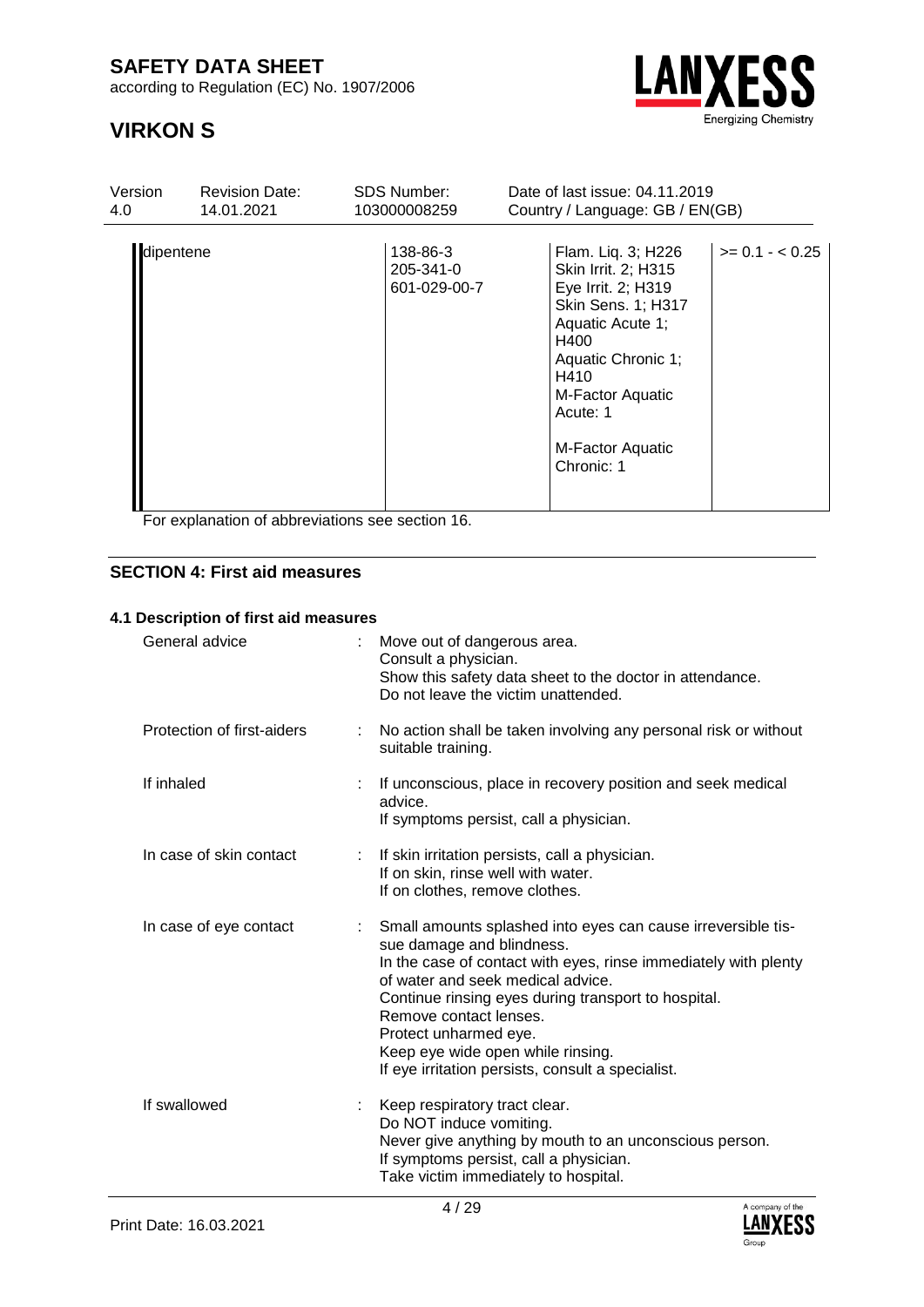according to Regulation (EC) No. 1907/2006



# **VIRKON S**

| Version<br>4.0 |                  | <b>Revision Date:</b><br>14.01.2021                             |           | SDS Number:<br>103000008259                                                                                                 | Date of last issue: 04.11.2019<br>Country / Language: GB / EN(GB)                                                                                                              |
|----------------|------------------|-----------------------------------------------------------------|-----------|-----------------------------------------------------------------------------------------------------------------------------|--------------------------------------------------------------------------------------------------------------------------------------------------------------------------------|
|                |                  |                                                                 |           |                                                                                                                             |                                                                                                                                                                                |
|                |                  | 4.2 Most important symptoms and effects, both acute and delayed |           |                                                                                                                             |                                                                                                                                                                                |
|                | <b>Risks</b>     |                                                                 |           | Causes skin irritation.<br>Causes serious eye damage.                                                                       |                                                                                                                                                                                |
|                |                  |                                                                 |           |                                                                                                                             | 4.3 Indication of any immediate medical attention and special treatment needed                                                                                                 |
|                | Treatment        |                                                                 |           | Treat symptomatically.                                                                                                      |                                                                                                                                                                                |
|                |                  | <b>SECTION 5: Firefighting measures</b>                         |           |                                                                                                                             |                                                                                                                                                                                |
|                |                  | 5.1 Extinguishing media                                         |           |                                                                                                                             |                                                                                                                                                                                |
|                |                  | Suitable extinguishing media :                                  |           |                                                                                                                             | In case of fire, use water spray (fog), foam or dry chemical.                                                                                                                  |
|                | media            | Unsuitable extinguishing                                        | ÷.        | Carbon dioxide (CO2)<br>High volume water jet                                                                               |                                                                                                                                                                                |
|                |                  | 5.2 Special hazards arising from the substance or mixture       |           |                                                                                                                             |                                                                                                                                                                                |
|                | fighting         | Specific hazards during fire-                                   |           | courses.                                                                                                                    | Do not allow run-off from fire fighting to enter drains or water                                                                                                               |
|                | ucts             | Hazardous combustion prod-                                      | $\sim 10$ | Sulphur oxides<br>Metal oxides<br>Carbon dioxide (CO2)<br>Carbon monoxide<br>Nitrogen oxides (NOx)<br>Halogenated compounds |                                                                                                                                                                                |
|                |                  | 5.3 Advice for firefighters                                     |           |                                                                                                                             |                                                                                                                                                                                |
|                | for firefighters | Special protective equipment :                                  |           | essary.                                                                                                                     | Wear self-contained breathing apparatus for firefighting if nec-                                                                                                               |
|                |                  | Further information                                             | ÷.        | suitable training.                                                                                                          | Promptly isolate the scene by removing all persons from the<br>vicinity of the incident if there is a fire.<br>No action shall be taken involving any personal risk or without |
|                |                  | $\sim$ 100 $\pm$ 100 $\pm$                                      |           |                                                                                                                             |                                                                                                                                                                                |

### **SECTION 6: Accidental release measures**

| 6.1 Personal precautions, protective equipment and emergency procedures |  |                                                                                        |  |  |
|-------------------------------------------------------------------------|--|----------------------------------------------------------------------------------------|--|--|
| Personal precautions                                                    |  | : Use personal protective equipment.<br>Avoid dust formation.<br>Avoid breathing dust. |  |  |

### **6.2 Environmental precautions**

Environmental precautions : Prevent product from entering drains.

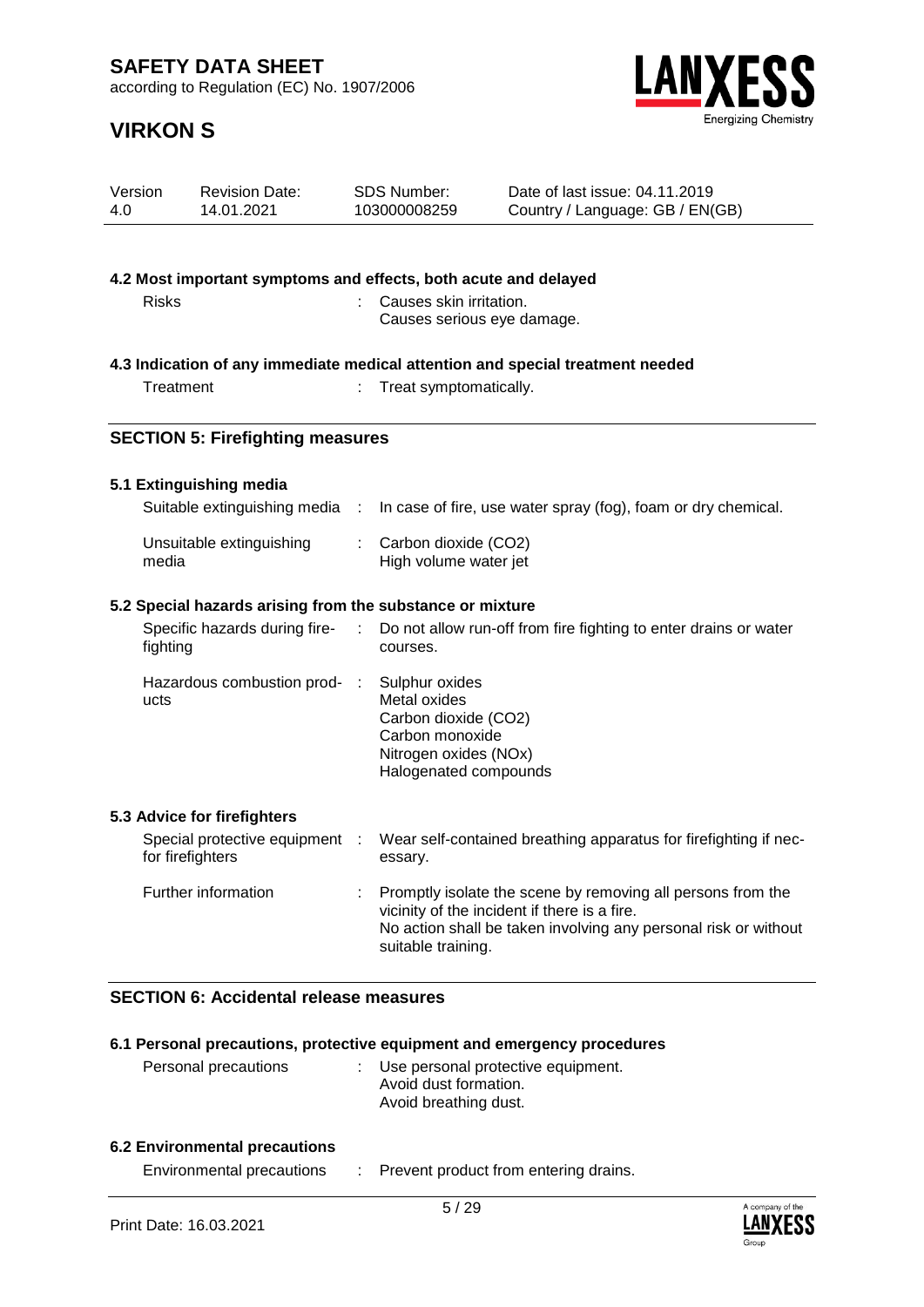according to Regulation (EC) No. 1907/2006

# **VIRKON S**



| Version<br>4.0 | <b>Revision Date:</b><br>14.01.2021                      | SDS Number:<br>103000008259                                                                                                                       | Date of last issue: 04.11.2019<br>Country / Language: GB / EN(GB)                                       |  |  |
|----------------|----------------------------------------------------------|---------------------------------------------------------------------------------------------------------------------------------------------------|---------------------------------------------------------------------------------------------------------|--|--|
|                |                                                          | Prevent further leakage or spillage if safe to do so.<br>If the product contaminates rivers and lakes or drains inform<br>respective authorities. |                                                                                                         |  |  |
|                | 6.3 Methods and material for containment and cleaning up |                                                                                                                                                   |                                                                                                         |  |  |
|                | Methods for cleaning up                                  |                                                                                                                                                   | Neutralize with chalk, alkali solution or ammonia.<br>Keep in suitable, closed containers for disposal. |  |  |
|                |                                                          |                                                                                                                                                   |                                                                                                         |  |  |

#### **6.4 Reference to other sections**

For personal protection see section 8. For disposal considerations see section 13.

### **SECTION 7: Handling and storage**

### **7.1 Precautions for safe handling**

| Advice on safe handling                            |    | : Protect from moisture.                                                                                                                                                                                                                                                                                                   |  |  |
|----------------------------------------------------|----|----------------------------------------------------------------------------------------------------------------------------------------------------------------------------------------------------------------------------------------------------------------------------------------------------------------------------|--|--|
|                                                    |    | Avoid formation of respirable particles.<br>Do not breathe vapours/dust.<br>Avoid contact with skin and eyes.<br>For personal protection see section 8.<br>Smoking, eating and drinking should be prohibited in the ap-<br>plication area.<br>Dispose of rinse water in accordance with local and national<br>regulations. |  |  |
| Advice on protection against<br>fire and explosion | ÷. | Avoid dust formation. Provide appropriate exhaust ventilation<br>at places where dust is formed.                                                                                                                                                                                                                           |  |  |
| Hygiene measures                                   | t. | When using do not eat or drink. When using do not smoke.<br>Wash hands before breaks and at the end of workday.                                                                                                                                                                                                            |  |  |

#### **7.2 Conditions for safe storage, including any incompatibilities**

| Requirements for storage<br>areas and containers          | : Protect from moisture. Combustible substances Strong bases                                                                                                                                                                                                                    |
|-----------------------------------------------------------|---------------------------------------------------------------------------------------------------------------------------------------------------------------------------------------------------------------------------------------------------------------------------------|
|                                                           | Keep container tightly closed in a dry and well-ventilated<br>place. Containers which are opened must be carefully re-<br>sealed and kept upright to prevent leakage. Electrical installa-<br>tions / working materials must comply with the technological<br>safety standards. |
| Advice on common storage                                  | : Keep away from alkalis.                                                                                                                                                                                                                                                       |
| Recommended storage tem- $\therefore$ < 50 °C<br>perature |                                                                                                                                                                                                                                                                                 |
| Further information on stor-<br>age stability             | $:$ Keep in a dry place.<br>No decomposition if stored and applied as directed.                                                                                                                                                                                                 |

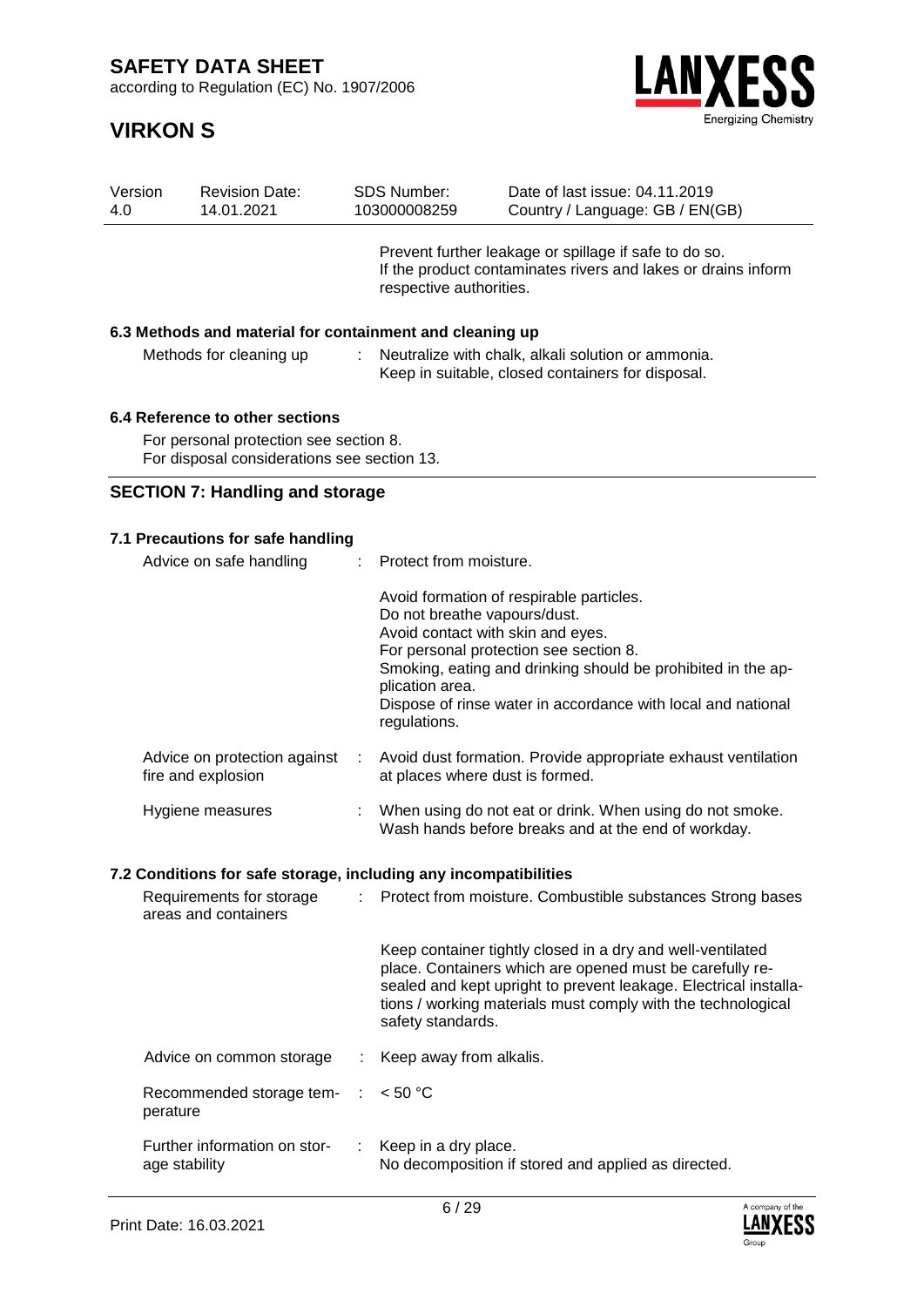according to Regulation (EC) No. 1907/2006

# **VIRKON S**



| Version                | <b>Revision Date:</b> | SDS Number:  | Date of last issue: 04.11.2019  |  |  |  |  |
|------------------------|-----------------------|--------------|---------------------------------|--|--|--|--|
| 4.0                    | 14.01.2021            | 103000008259 | Country / Language: GB / EN(GB) |  |  |  |  |
| 73 Snacific and usals) |                       |              |                                 |  |  |  |  |

#### **7.3 Specific end use(s)**

Specific use(s) : No data available

#### **SECTION 8: Exposure controls/personal protection**

#### **8.1 Control parameters**

Contains no substances with occupational exposure limit values.

#### **8.2 Exposure controls**

#### **Engineering measures**

If user operations generate dust, fumes, gas, vapour or mist, use process enclosures, local exhaust ventilation or other engineering controls to keep worker exposure to airborne contaminants below any recommended or statutory limits.

### **Personal protective equipment**

| Eye protection                              | Tightly fitting safety goggles<br>Wear face-shield and protective suit for abnormal processing<br>problems.                                                                                                                                                  |
|---------------------------------------------|--------------------------------------------------------------------------------------------------------------------------------------------------------------------------------------------------------------------------------------------------------------|
| Hand protection<br>Material<br>Wearing time | Butyl rubber - IIR<br>$< 60$ min                                                                                                                                                                                                                             |
| Remarks                                     | The suitability for a specific workplace should be discussed<br>with the producers of the protective gloves. After contamina-<br>tion with product change the gloves immediately and dispose<br>of them according to relevant national and local regulations |
| Skin and body protection                    | Wear suitable protective clothing.                                                                                                                                                                                                                           |
|                                             | Dust impervious protective suit<br>Choose body protection according to the amount and con-<br>centration of the dangerous substance at the work place.                                                                                                       |
| Respiratory protection                      | In the case of dust or aerosol formation use respirator with an<br>approved filter.                                                                                                                                                                          |
| Filter type                                 | Recommended Filter type:                                                                                                                                                                                                                                     |
|                                             | ABEK-P2-filter                                                                                                                                                                                                                                               |

#### **SECTION 9: Physical and chemical properties**

#### **9.1 Information on basic physical and chemical properties**

| Appearance     | : powder |
|----------------|----------|
| Physical state | : solid  |

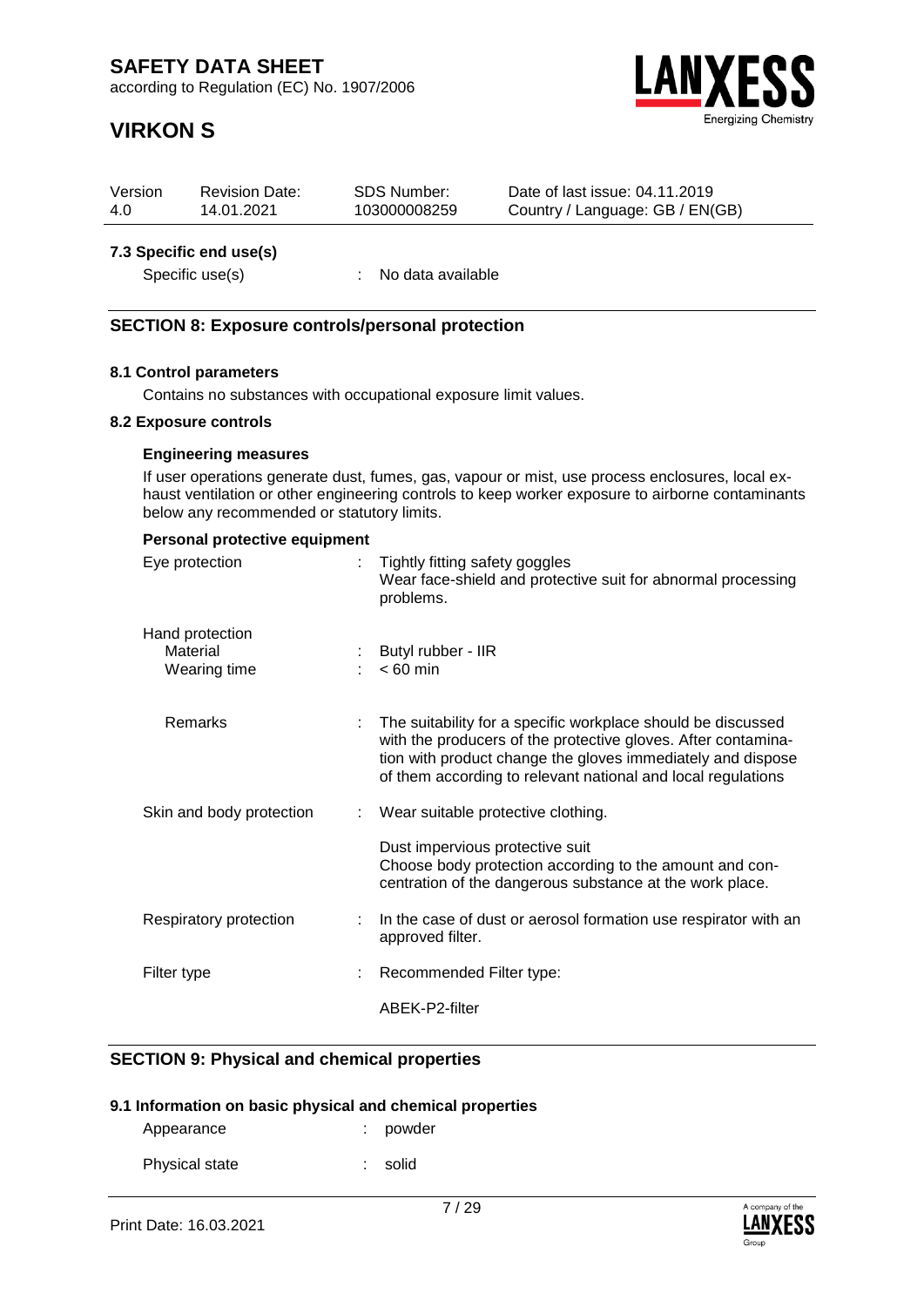according to Regulation (EC) No. 1907/2006



| 4.0 | Version<br><b>Revision Date:</b><br>14.01.2021      |    | <b>SDS Number:</b><br>103000008259                                 | Date of last issue: 04.11.2019<br>Country / Language: GB / EN(GB) |  |  |
|-----|-----------------------------------------------------|----|--------------------------------------------------------------------|-------------------------------------------------------------------|--|--|
|     | Colour                                              |    | pink                                                               |                                                                   |  |  |
|     | Odour                                               |    | pleasant, sweet                                                    |                                                                   |  |  |
|     | <b>Odour Threshold</b>                              | ÷  | No data available<br>not determined                                |                                                                   |  |  |
|     | pH                                                  | ÷. | $2.35 - 2.65$<br>Concentration: 1 %                                |                                                                   |  |  |
|     | Melting point/range                                 | t  | No data available<br><b>Biocides Authorization</b><br>not required |                                                                   |  |  |
|     | Boiling point/boiling range                         |    | No data available<br><b>Biocides Authorization</b><br>not required |                                                                   |  |  |
|     | Flash point                                         | t  | Not applicable, Solid                                              |                                                                   |  |  |
|     | Evaporation rate                                    | t  | No data available<br><b>Biocides Authorization</b><br>not required |                                                                   |  |  |
|     | Flammability (solid, gas)                           |    | The product is not flammable.                                      |                                                                   |  |  |
|     | Burning number                                      |    | Not applicable                                                     |                                                                   |  |  |
|     | Upper explosion limit / Upper<br>flammability limit |    | Not applicable<br>Solid                                            |                                                                   |  |  |
|     | Lower explosion limit / Lower<br>flammability limit | ÷  | Not applicable<br>Solid                                            |                                                                   |  |  |
|     | Vapour pressure                                     | ÷  | No data available<br><b>Biocides Authorization</b><br>not required |                                                                   |  |  |
|     | Relative vapour density                             |    | Not applicable<br>Solid                                            |                                                                   |  |  |
|     | Relative density                                    |    | 1.07                                                               |                                                                   |  |  |
|     | Density                                             |    | 1.07 g/cm <sup>3</sup> (20 $°C$ )                                  |                                                                   |  |  |
|     | Solubility(ies)<br>Water solubility                 |    | 65 g/l                                                             |                                                                   |  |  |
|     | Partition coefficient: n-<br>octanol/water          |    | Not applicable<br>Preparation                                      |                                                                   |  |  |
|     | Ignition temperature                                |    | Not applicable<br>Solid                                            |                                                                   |  |  |

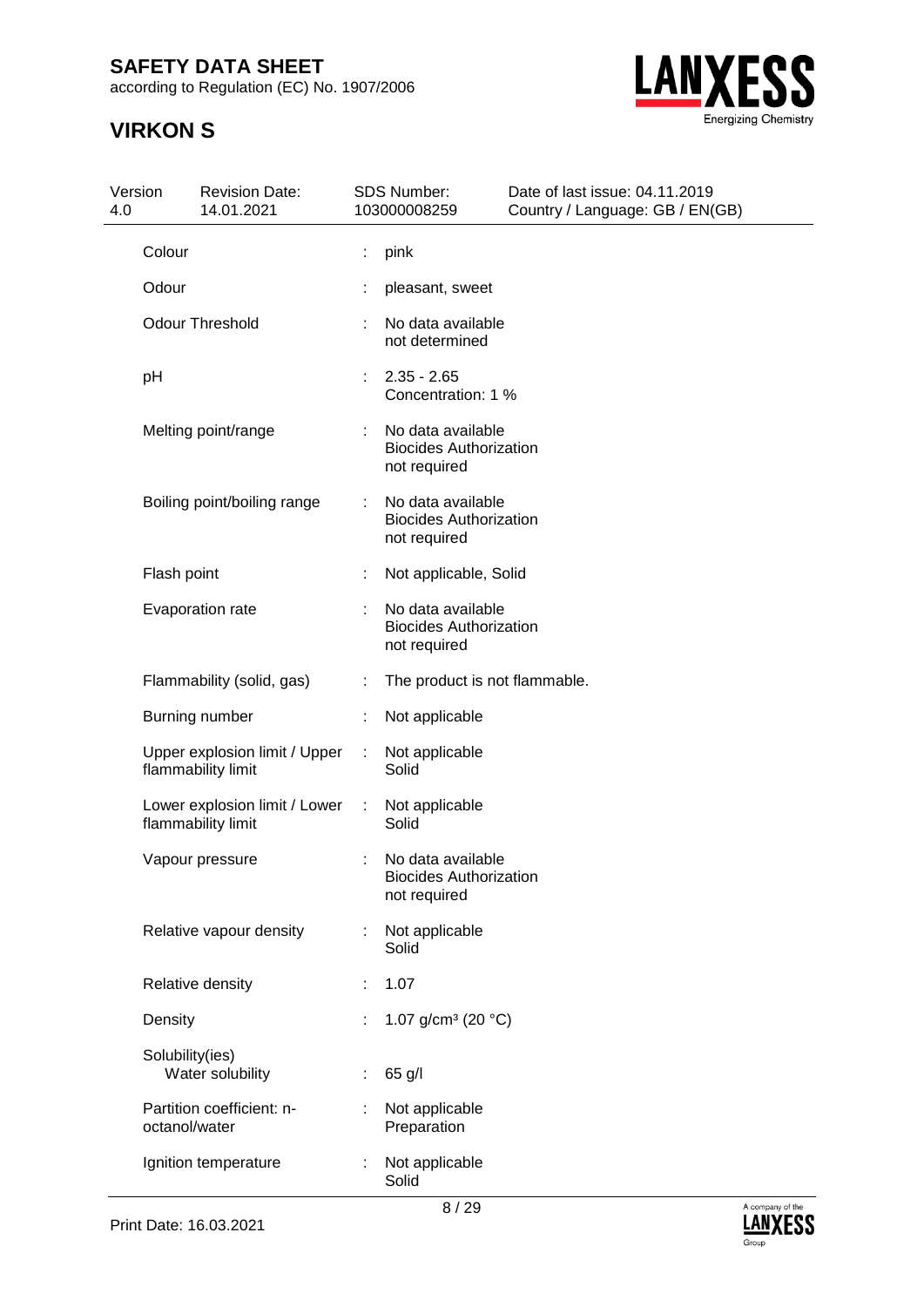according to Regulation (EC) No. 1907/2006

# **VIRKON S**



| Version<br>4.0 | <b>Revision Date:</b><br>14.01.2021    |    | <b>SDS Number:</b><br>103000008259 | Date of last issue: 04.11.2019<br>Country / Language: GB / EN(GB) |
|----------------|----------------------------------------|----|------------------------------------|-------------------------------------------------------------------|
|                | Decomposition temperature              | ÷. | > 50 °C                            |                                                                   |
|                | Viscosity<br>Viscosity, dynamic        | ÷  | Not applicable<br>Solid            |                                                                   |
|                | Viscosity, kinematic                   |    | Not applicable<br>Solid            |                                                                   |
|                | <b>Explosive properties</b>            |    | Not explosive                      |                                                                   |
|                | Oxidizing properties                   | ÷  |                                    | The substance or mixture is not classified as oxidizing.          |
|                |                                        |    |                                    | Method: Regulation (EC) No. 440/2008, Annex, A.17                 |
|                | Particle characteristics<br>Assessment |    | No data available                  |                                                                   |
|                | Particle size                          |    | No data available                  |                                                                   |

### **9.2 Other information**

No data available

### **SECTION 10: Stability and reactivity**

#### **10.1 Reactivity**

No decomposition if stored and applied as directed.

#### **10.2 Chemical stability**

No decomposition if stored and applied as directed.

#### **10.3 Possibility of hazardous reactions**

| Hazardous reactions | No decomposition if stored and applied as directed. |
|---------------------|-----------------------------------------------------|
|                     | Dust may form explosive mixture in air.             |

#### **10.4 Conditions to avoid**

Conditions to avoid : Exposure to moisture

#### **10.5 Incompatible materials**

Materials to avoid : Incompatible with acids. Combustible material Oxidizing agents Strong bases brass Cyanides Copper Halogenated compounds

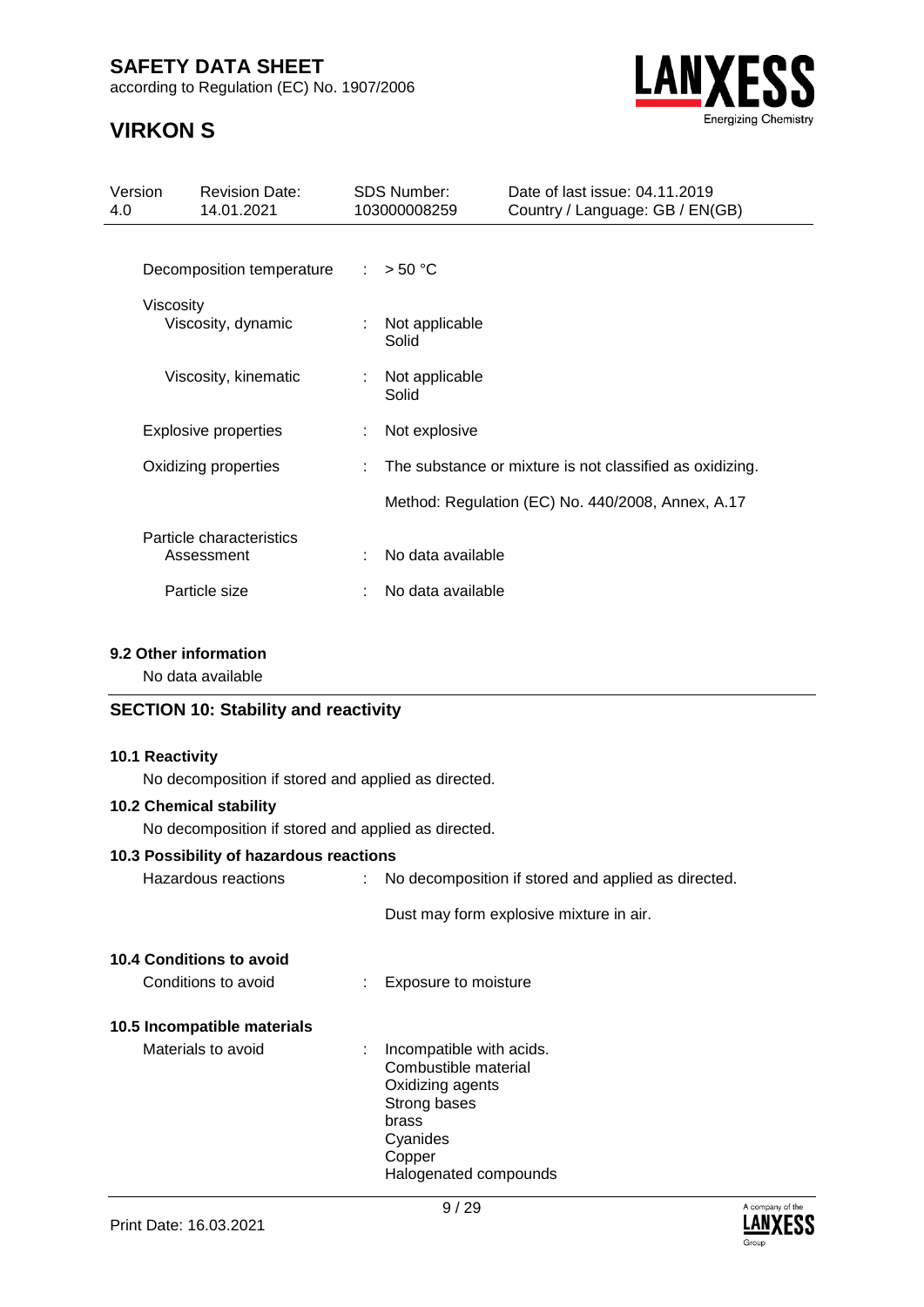according to Regulation (EC) No. 1907/2006



| Version<br>4.0 | <b>Revision Date:</b><br>14.01.2021                   | <b>SDS Number:</b><br>103000008259                                                                                       | Date of last issue: 04.11.2019<br>Country / Language: GB / EN(GB)                                                                                                                                                                |
|----------------|-------------------------------------------------------|--------------------------------------------------------------------------------------------------------------------------|----------------------------------------------------------------------------------------------------------------------------------------------------------------------------------------------------------------------------------|
|                |                                                       | Metal salt.                                                                                                              |                                                                                                                                                                                                                                  |
|                | 10.6 Hazardous decomposition products                 |                                                                                                                          |                                                                                                                                                                                                                                  |
|                | Hazardous decomposition<br>products                   | ÷.<br>Oxygen<br>Chlorine<br>Sulphur oxides<br>Hypochlorites                                                              |                                                                                                                                                                                                                                  |
|                | <b>SECTION 11: Toxicological information</b>          |                                                                                                                          |                                                                                                                                                                                                                                  |
|                |                                                       |                                                                                                                          | 11.1 Information on hazard classes as defined in Regulation (EC) No 1272/2008                                                                                                                                                    |
|                | <b>Acute toxicity</b>                                 |                                                                                                                          |                                                                                                                                                                                                                                  |
|                | Not classified based on available information.        |                                                                                                                          |                                                                                                                                                                                                                                  |
|                | <b>Product:</b>                                       |                                                                                                                          |                                                                                                                                                                                                                                  |
|                | Acute oral toxicity                                   | GLP: yes                                                                                                                 | : LD50 (Rat, male and female): $4,123$ mg/kg<br>Method: OECD Test Guideline 401                                                                                                                                                  |
|                | Acute inhalation toxicity                             | LC50 (Rat): 3.7 mg/l<br>÷.<br>Exposure time: 4 h<br>Test atmosphere: dust/mist<br>tion toxicity<br>the inhalation route. | Method: OECD Test Guideline 403<br>Assessment: The substance or mixture has no acute inhala-<br>Remarks: the particle size measurements of the product indi-<br>cate that it is not respirable and therefore not bioavailable by |
|                | Acute dermal toxicity                                 | LD50 (Rat): $> 5,000$ mg/kg<br>440/2008                                                                                  | Remarks: Extrapolation according to Regulation (EC) No.                                                                                                                                                                          |
|                | Components:                                           |                                                                                                                          |                                                                                                                                                                                                                                  |
|                | pentapotassium bis(peroxymonosulphate) bis(sulphate): |                                                                                                                          |                                                                                                                                                                                                                                  |
|                | Acute oral toxicity                                   |                                                                                                                          | LD50 (Rat, male and female): 500 mg/kg<br>Method: OECD Test Guideline 423                                                                                                                                                        |
|                | Acute inhalation toxicity                             | : LC0 (Rat, male): $>$ 5 mg/l<br>Exposure time: 4 h<br>Test atmosphere: dust/mist<br>tion toxicity                       | Method: OECD Test Guideline 403<br>Assessment: The substance or mixture has no acute inhala-<br>Remarks: Highest producible concentration.                                                                                       |
|                | Acute dermal toxicity                                 |                                                                                                                          | : LD50 (Rat, male and female): $>$ 5,000 mg/kg<br>Method: OECD Test Guideline 402                                                                                                                                                |

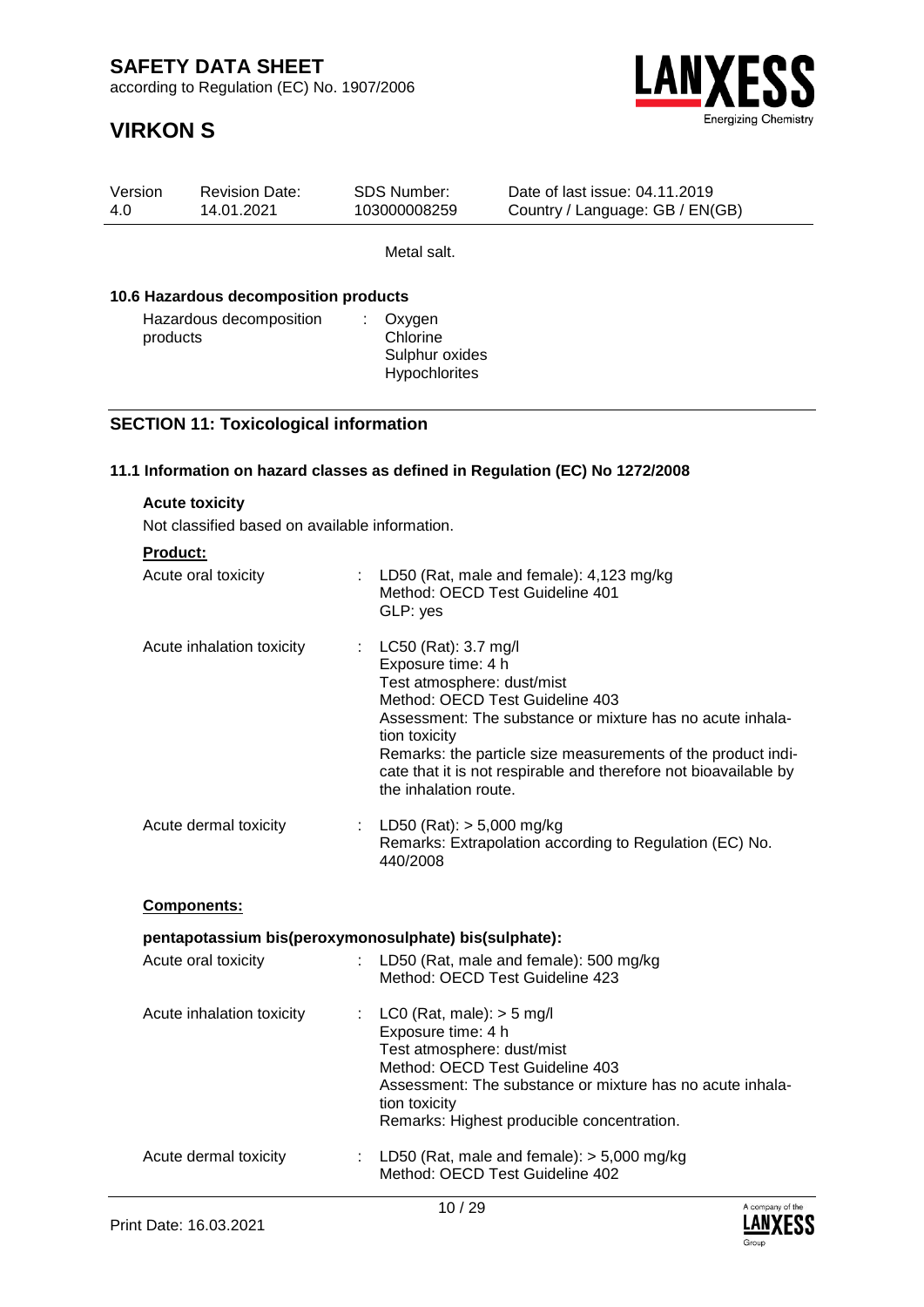according to Regulation (EC) No. 1907/2006



| Version<br>4.0 | <b>Revision Date:</b><br>14.01.2021                       | <b>SDS Number:</b><br>103000008259               | Date of last issue: 04.11.2019<br>Country / Language: GB / EN(GB)                                                                                                                    |
|----------------|-----------------------------------------------------------|--------------------------------------------------|--------------------------------------------------------------------------------------------------------------------------------------------------------------------------------------|
|                |                                                           | 440/2008                                         | Remarks: Extrapolation according to Regulation (EC) No.                                                                                                                              |
|                | Benzenesulfonic acid, C10-13-alkyl derivs., sodium salts: |                                                  |                                                                                                                                                                                      |
|                | Acute oral toxicity                                       | GLP: no                                          | : LD50 (Rat, male and female): 1,080 mg/kg<br>Method: OECD Test Guideline 401                                                                                                        |
|                | Acute dermal toxicity                                     | GLP: yes<br>toxicity                             | : LD50 (Rat, male and female): $> 2,000$ mg/kg<br>Method: OECD Test Guideline 402<br>Assessment: The substance or mixture has no acute dermal<br>Remarks: Dosage caused no mortality |
|                | malic acid:                                               |                                                  |                                                                                                                                                                                      |
|                | Acute oral toxicity                                       | GLP: no                                          | : LD50 (Rat, male and female): $3,500$ mg/kg<br>Method: OECD Test Guideline 401                                                                                                      |
|                | Acute inhalation toxicity                                 | Exposure time: 4 h<br>Test atmosphere: dust/mist | LC0 (Rat, male and female): $> 1.306$ mg/l<br>Method: OECD Test Guideline 403<br>Remarks: Highest producible concentration.                                                          |
|                | Acute dermal toxicity                                     | GLP: no                                          | : LD50 (Rabbit, female): $> 5,000$ mg/kg<br>Method: OECD Test Guideline 401                                                                                                          |
|                | sulphamidic acid:                                         |                                                  |                                                                                                                                                                                      |
|                | Acute oral toxicity                                       | GLP: yes                                         | LD50 (Rat, female): 2,140 mg/kg<br>Method: OECD Test Guideline 401                                                                                                                   |
|                | Acute dermal toxicity                                     | GLP: yes<br>toxicity                             | LD50 (Rat, male and female): $>$ 2,000 mg/kg<br>Method: OECD Test Guideline 402<br>Assessment: The substance or mixture has no acute dermal                                          |
|                | potassium hydrogensulphate:                               |                                                  |                                                                                                                                                                                      |
|                | Acute oral toxicity                                       | LD50 (Rat): 2,340 mg/kg                          |                                                                                                                                                                                      |
|                | dipotassium disulphate:                                   |                                                  |                                                                                                                                                                                      |
|                | Acute oral toxicity                                       |                                                  | : LD50 (Rat, male): 2,140 mg/kg<br>Method: OECD Test Guideline 401<br>Remarks: Test results on an analogous product                                                                  |

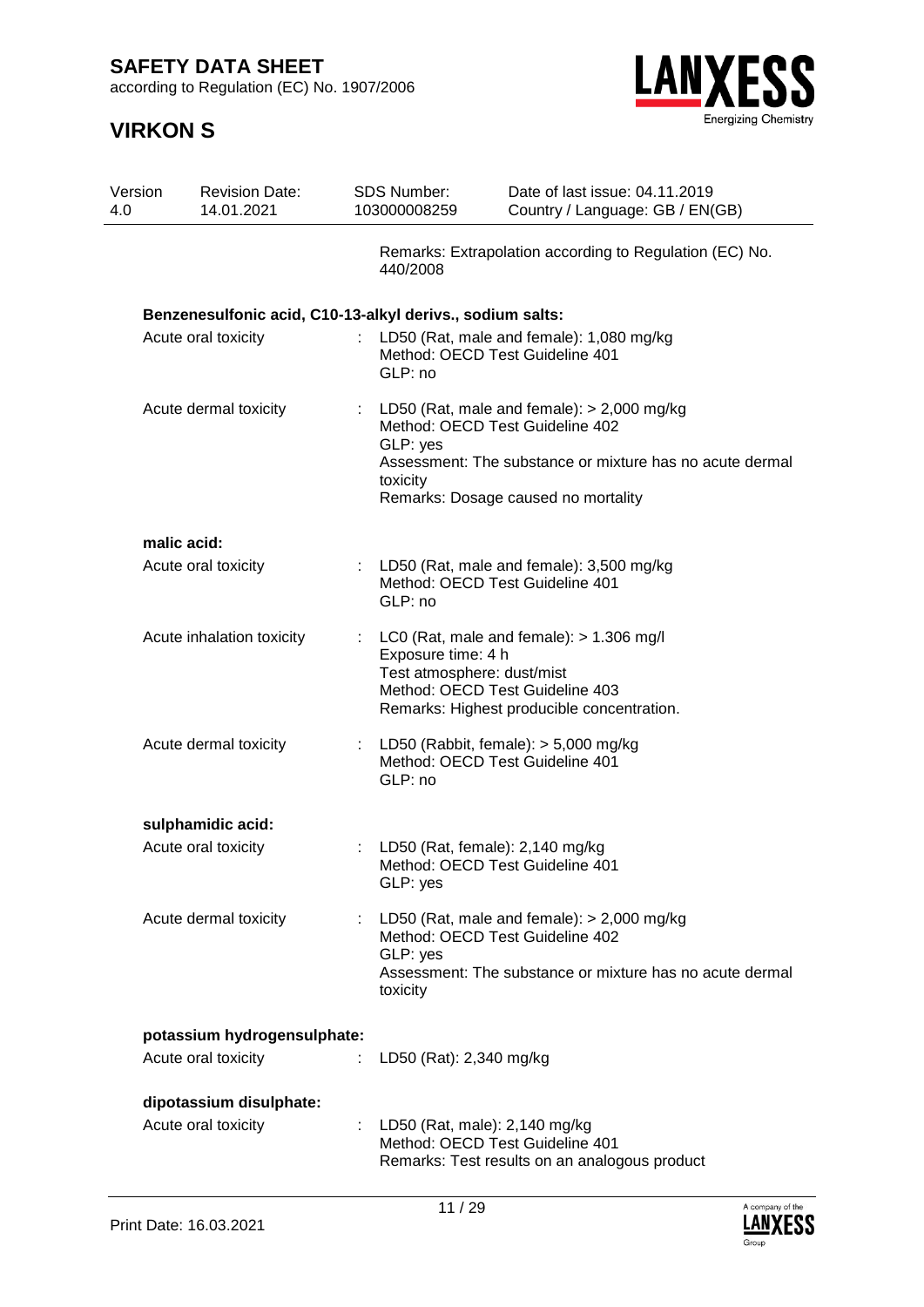according to Regulation (EC) No. 1907/2006



| Version<br>4.0 | <b>Revision Date:</b><br>14.01.2021                         |                | <b>SDS Number:</b><br>103000008259                                                                                         | Date of last issue: 04.11.2019<br>Country / Language: GB / EN(GB) |
|----------------|-------------------------------------------------------------|----------------|----------------------------------------------------------------------------------------------------------------------------|-------------------------------------------------------------------|
|                | Acute inhalation toxicity                                   | ÷.             |                                                                                                                            | Assessment: Corrosive to the respiratory tract.                   |
|                |                                                             |                | inhalation.                                                                                                                | Assessment: The component/mixture is toxic after short term       |
|                | sodium toluenesulphonate:                                   |                |                                                                                                                            |                                                                   |
|                | Acute oral toxicity                                         | ÷.             | LD50 (Rat): 6,500 mg/kg                                                                                                    |                                                                   |
|                | Acute dermal toxicity                                       | $\mathbb{Z}^n$ | LD50 (Rabbit): $> 2,000$ mg/kg                                                                                             |                                                                   |
|                | dipotassium peroxodisulphate:                               |                |                                                                                                                            |                                                                   |
|                | Acute oral toxicity                                         |                | : LD50 (Rat): 700 mg/kg                                                                                                    |                                                                   |
|                | Acute inhalation toxicity                                   |                | $LCO (Rat): > 2.95$ mg/l<br>Exposure time: 4 h<br>Test atmosphere: dust/mist<br>Remarks: Highest producible concentration. |                                                                   |
|                | Acute dermal toxicity                                       |                | : LD50 (Rabbit): $> 10,000$ mg/kg                                                                                          |                                                                   |
|                | dipentene:                                                  |                |                                                                                                                            |                                                                   |
|                | Acute oral toxicity                                         | $\mathbb{Z}^+$ | LD50 (Rat): 5,300 mg/kg                                                                                                    |                                                                   |
|                | Acute dermal toxicity                                       |                | LD50 (Rat): $> 5,000$ mg/kg                                                                                                |                                                                   |
|                | <b>Skin corrosion/irritation</b><br>Causes skin irritation. |                |                                                                                                                            |                                                                   |
|                | Product:                                                    |                |                                                                                                                            |                                                                   |
|                | <b>Species</b><br>Method<br>Result                          |                | Rabbit<br><b>OECD Test Guideline 404</b><br>Irritating to skin.                                                            |                                                                   |
|                | Components:                                                 |                |                                                                                                                            |                                                                   |
|                | pentapotassium bis(peroxymonosulphate) bis(sulphate):       |                |                                                                                                                            |                                                                   |
|                | Species                                                     |                | Rabbit                                                                                                                     |                                                                   |
|                | Method<br>Result                                            |                | <b>OECD Test Guideline 404</b><br>Causes burns.                                                                            |                                                                   |
|                | Benzenesulfonic acid, C10-13-alkyl derivs., sodium salts:   |                |                                                                                                                            |                                                                   |
|                | Species                                                     |                | Rabbit                                                                                                                     |                                                                   |
|                | Method                                                      |                | OECD Test Guideline 404                                                                                                    |                                                                   |
|                | Result<br><b>GLP</b>                                        |                | Irritating to skin.<br>no                                                                                                  |                                                                   |
|                | malic acid:                                                 |                |                                                                                                                            |                                                                   |
|                | Species                                                     |                | Rabbit                                                                                                                     |                                                                   |
|                |                                                             |                |                                                                                                                            |                                                                   |

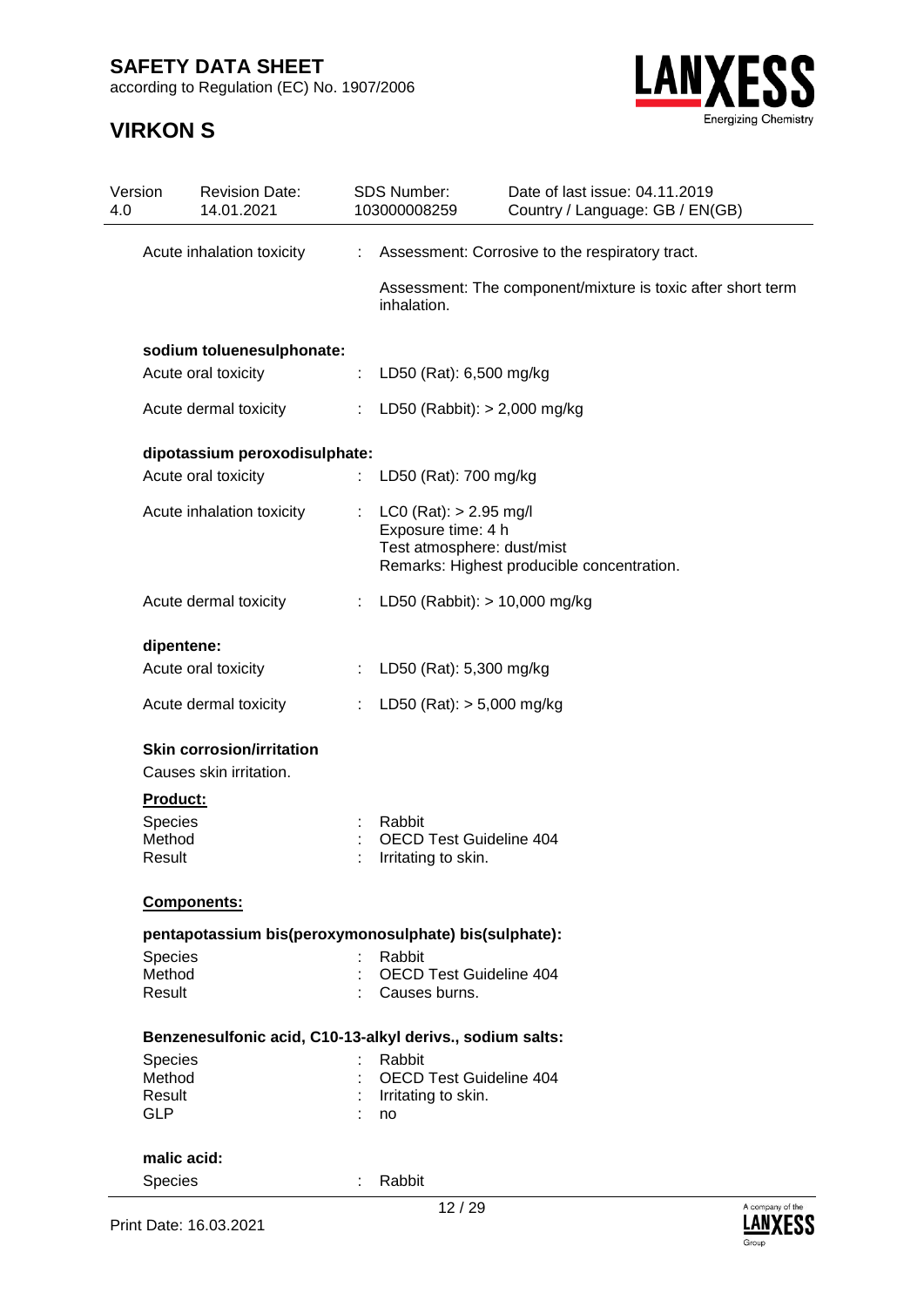according to Regulation (EC) No. 1907/2006



| Version<br>4.0 |                                                  | <b>Revision Date:</b><br>14.01.2021                             | SDS Number:<br>103000008259                                                        | Date of last issue: 04.11.2019<br>Country / Language: GB / EN(GB) |  |  |  |
|----------------|--------------------------------------------------|-----------------------------------------------------------------|------------------------------------------------------------------------------------|-------------------------------------------------------------------|--|--|--|
|                | Method<br>Result                                 |                                                                 | <b>OECD Test Guideline 404</b><br>No skin irritation                               |                                                                   |  |  |  |
|                | <b>Species</b><br>Method<br>Result               | sulphamidic acid:                                               | Rabbit<br><b>OECD Test Guideline 404</b><br>Irritating to skin.                    |                                                                   |  |  |  |
|                | Assessment                                       | potassium hydrogensulphate:                                     | Causes burns.                                                                      |                                                                   |  |  |  |
|                | Assessment                                       | dipotassium disulphate:                                         | Causes severe burns.                                                               |                                                                   |  |  |  |
|                | Species<br>Result                                | sodium toluenesulphonate:                                       | Rabbit<br>Irritating to skin.                                                      |                                                                   |  |  |  |
|                | <b>Species</b><br>Method<br>Result               | dipotassium peroxodisulphate:                                   | Rabbit<br><b>OECD Test Guideline 404</b><br>Irritating to skin.                    |                                                                   |  |  |  |
|                | dipentene:<br>Assessment                         |                                                                 | Irritating to skin.                                                                |                                                                   |  |  |  |
|                | <b>Components:</b>                               | Serious eye damage/eye irritation<br>Causes serious eye damage. |                                                                                    |                                                                   |  |  |  |
|                | Species<br>Method<br>Result                      | pentapotassium bis(peroxymonosulphate) bis(sulphate):           | Rabbit<br><b>OECD Test Guideline 405</b><br>Risk of serious damage to eyes.        |                                                                   |  |  |  |
|                | <b>Species</b><br>Method<br>Result<br><b>GLP</b> | Benzenesulfonic acid, C10-13-alkyl derivs., sodium salts:       | Rabbit<br><b>OECD Test Guideline 405</b><br>Irreversible effects on the eye<br>yes |                                                                   |  |  |  |
|                | malic acid:<br>Species<br>Method<br>Result       |                                                                 | Rabbit<br><b>OECD Test Guideline 405</b><br>Irritating to eyes.                    |                                                                   |  |  |  |

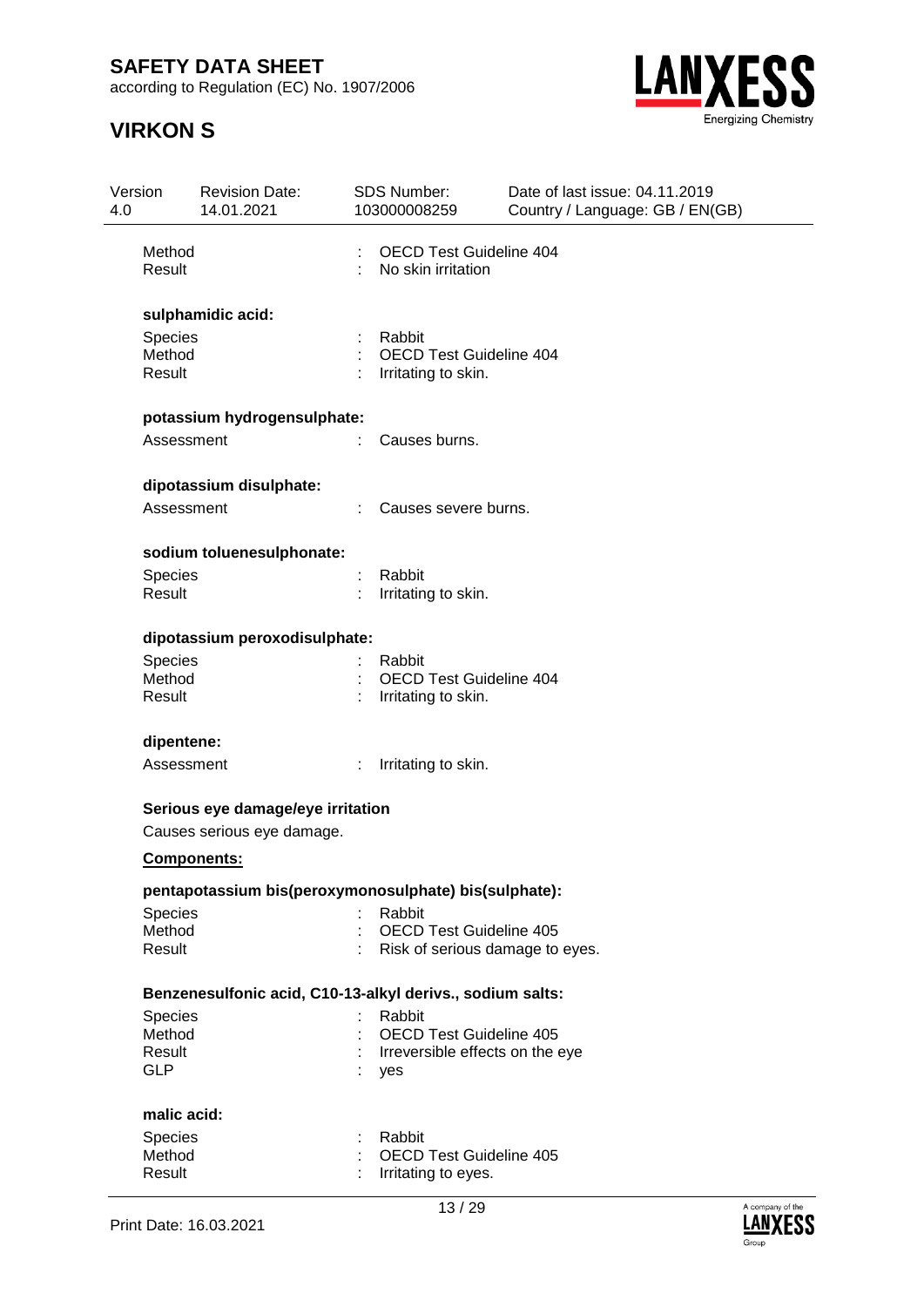according to Regulation (EC) No. 1907/2006

# **VIRKON S**



| Version<br>4.0 |                  | <b>Revision Date:</b><br>14.01.2021                   |    | <b>SDS Number:</b><br>103000008259                    | Date of last issue: 04.11.2019<br>Country / Language: GB / EN(GB) |
|----------------|------------------|-------------------------------------------------------|----|-------------------------------------------------------|-------------------------------------------------------------------|
|                |                  |                                                       |    |                                                       |                                                                   |
|                |                  | sulphamidic acid:                                     |    |                                                       |                                                                   |
|                | Species          |                                                       |    | Rabbit                                                |                                                                   |
|                | Method<br>Result |                                                       |    | <b>OECD Test Guideline 405</b><br>Irritating to eyes. |                                                                   |
|                |                  |                                                       |    |                                                       |                                                                   |
|                |                  | dipotassium disulphate:                               |    |                                                       |                                                                   |
|                | Assessment       |                                                       |    | Risk of serious damage to eyes.                       |                                                                   |
|                |                  | sodium toluenesulphonate:                             |    |                                                       |                                                                   |
|                | <b>Species</b>   |                                                       | ÷. | Rabbit                                                |                                                                   |
|                | Result           |                                                       |    | Irritating to eyes.                                   |                                                                   |
|                |                  | dipotassium peroxodisulphate:                         |    |                                                       |                                                                   |
|                | Result           |                                                       |    | Irritating to eyes.                                   |                                                                   |
|                | dipentene:       |                                                       |    |                                                       |                                                                   |
|                | Species          |                                                       |    | Rabbit                                                |                                                                   |
|                | Result           |                                                       |    | Irritating to eyes.                                   |                                                                   |
|                |                  | <b>Respiratory or skin sensitisation</b>              |    |                                                       |                                                                   |
|                |                  | <b>Skin sensitisation</b>                             |    |                                                       |                                                                   |
|                |                  | Not classified based on available information.        |    |                                                       |                                                                   |
|                |                  | <b>Respiratory sensitisation</b>                      |    |                                                       |                                                                   |
|                |                  | Not classified based on available information.        |    |                                                       |                                                                   |
|                | <b>Product:</b>  |                                                       |    |                                                       |                                                                   |
|                |                  | <b>Exposure routes</b>                                |    | Skin contact                                          |                                                                   |
|                | Species          |                                                       |    | Guinea pig                                            |                                                                   |
|                | Method           |                                                       |    | OECD Test Guideline 406                               |                                                                   |
|                | Result           |                                                       |    |                                                       | Did not cause sensitisation on laboratory animals.                |
|                |                  | <b>Exposure routes</b>                                |    | Inhalation                                            |                                                                   |
|                | Species          |                                                       |    | Mammal - species unspecified                          |                                                                   |
|                | Method           |                                                       |    | Expert judgement                                      |                                                                   |
|                | Result           |                                                       |    |                                                       | Does not cause respiratory sensitisation.                         |
|                |                  | Components:                                           |    |                                                       |                                                                   |
|                |                  | pentapotassium bis(peroxymonosulphate) bis(sulphate): |    |                                                       |                                                                   |
|                |                  | Exposure routes The Skin contact                      |    |                                                       |                                                                   |

| Exposure routes | : Skin contact                       |
|-----------------|--------------------------------------|
| Species         | : Guinea pig                         |
| Method          | : OECD Test Guideline 406            |
| Result          | : Does not cause skin sensitisation. |
|                 |                                      |

### **Benzenesulfonic acid, C10-13-alkyl derivs., sodium salts:**

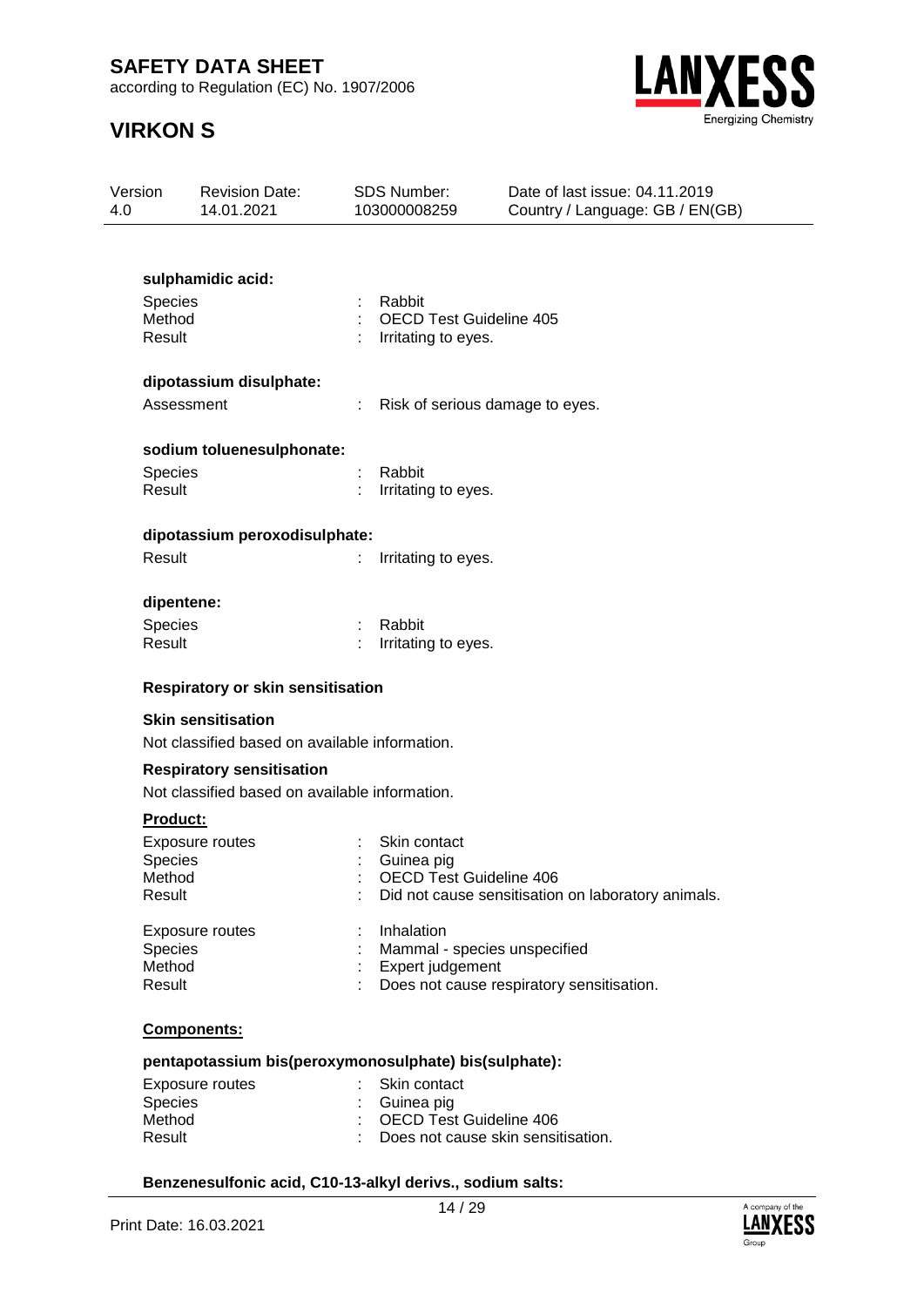according to Regulation (EC) No. 1907/2006



| Version<br>4.0 |                                                                      | <b>Revision Date:</b><br>14.01.2021                   | <b>SDS Number:</b><br>103000008259                                                       | Date of last issue: 04.11.2019<br>Country / Language: GB / EN(GB) |
|----------------|----------------------------------------------------------------------|-------------------------------------------------------|------------------------------------------------------------------------------------------|-------------------------------------------------------------------|
|                | <b>Test Type</b><br><b>Species</b><br>Method<br>Result<br><b>GLP</b> | Exposure routes                                       | <b>Maximisation Test</b><br>Skin contact<br>Guinea pig<br>OECD Test Guideline 406<br>yes | Did not cause sensitisation on laboratory animals.                |
|                | malic acid:                                                          |                                                       |                                                                                          |                                                                   |
|                | Species<br>Method<br>Result<br><b>GLP</b>                            | Exposure routes                                       | Skin contact<br>Guinea pig<br><b>OECD Test Guideline 406</b><br>yes                      | Did not cause sensitisation on laboratory animals.                |
|                |                                                                      | sulphamidic acid:                                     |                                                                                          |                                                                   |
|                | Result                                                               |                                                       |                                                                                          | Did not cause sensitisation on laboratory animals.                |
|                |                                                                      | sodium toluenesulphonate:                             |                                                                                          |                                                                   |
|                |                                                                      | <b>Exposure routes</b>                                | Skin contact                                                                             |                                                                   |
|                | <b>Species</b><br>Method                                             |                                                       | Guinea pig<br><b>OECD Test Guideline 406</b>                                             |                                                                   |
|                | Result                                                               |                                                       |                                                                                          | Did not cause sensitisation on laboratory animals.                |
|                |                                                                      | dipotassium peroxodisulphate:                         |                                                                                          |                                                                   |
|                |                                                                      | <b>Exposure routes</b>                                | Inhalation                                                                               |                                                                   |
|                | Species                                                              |                                                       | Mammal - species unspecified                                                             |                                                                   |
|                | Result                                                               |                                                       |                                                                                          | May cause sensitisation by inhalation.                            |
|                |                                                                      | <b>Exposure routes</b>                                | Skin contact                                                                             |                                                                   |
|                | <b>Species</b>                                                       |                                                       | Mouse                                                                                    |                                                                   |
|                | Method<br>Result                                                     |                                                       | OECD Test Guideline 429                                                                  |                                                                   |
|                |                                                                      |                                                       |                                                                                          | May cause sensitisation by skin contact.                          |
|                | dipentene:                                                           |                                                       |                                                                                          |                                                                   |
|                | <b>Test Type</b>                                                     |                                                       | <b>Maximisation Test</b>                                                                 |                                                                   |
|                |                                                                      | <b>Exposure routes</b>                                | Dermal                                                                                   |                                                                   |
|                | Species<br>Result                                                    |                                                       | Guinea pig                                                                               |                                                                   |
|                |                                                                      |                                                       |                                                                                          | May cause sensitisation by skin contact.                          |
|                |                                                                      | <b>Germ cell mutagenicity</b>                         |                                                                                          |                                                                   |
|                |                                                                      | Not classified based on available information.        |                                                                                          |                                                                   |
|                |                                                                      | Components:                                           |                                                                                          |                                                                   |
|                |                                                                      | pentapotassium bis(peroxymonosulphate) bis(sulphate): |                                                                                          |                                                                   |
|                |                                                                      | Genotoxicity in vitro                                 | Test system: Mammalian-Animal                                                            | Metabolic activation: with and without metabolic activation       |

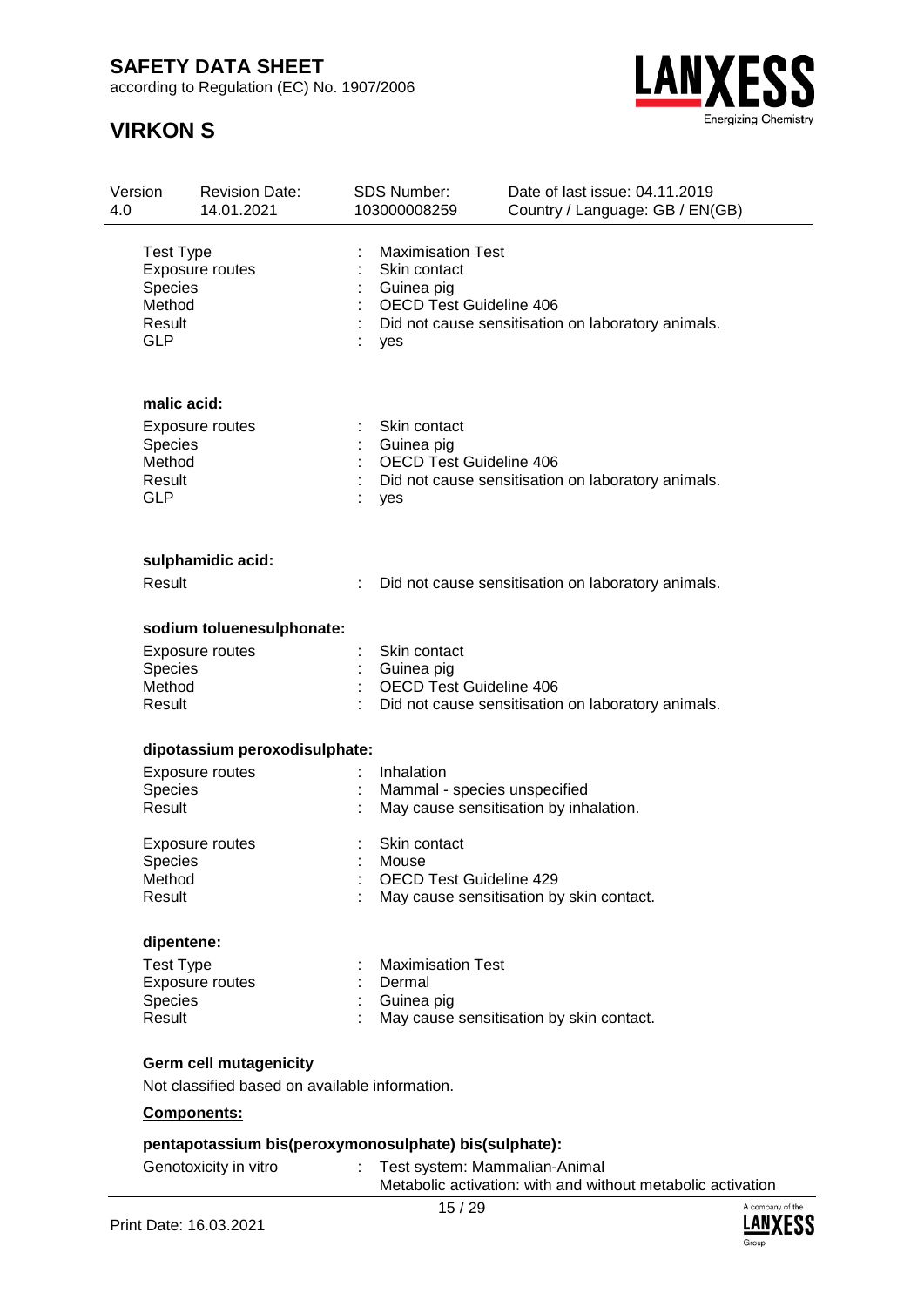according to Regulation (EC) No. 1907/2006



| Version<br>4.0 | <b>Revision Date:</b><br>14.01.2021                       | <b>SDS Number:</b><br>103000008259                                                                                 | Date of last issue: 04.11.2019<br>Country / Language: GB / EN(GB)                                                                                                |  |  |  |  |
|----------------|-----------------------------------------------------------|--------------------------------------------------------------------------------------------------------------------|------------------------------------------------------------------------------------------------------------------------------------------------------------------|--|--|--|--|
|                |                                                           | Method: OECD Test Guideline 476<br>Result: positive<br>GLP: yes                                                    |                                                                                                                                                                  |  |  |  |  |
|                |                                                           | Test system: Bacteria<br>Method: OECD Test Guideline 471<br>Result: negative<br>GLP: yes                           | Metabolic activation: with and without metabolic activation                                                                                                      |  |  |  |  |
|                |                                                           | Test system: Mammalian-Human<br>Method: OECD Test Guideline 473<br>Result: positive<br>GLP: yes                    | Metabolic activation: with and without metabolic activation                                                                                                      |  |  |  |  |
|                | Genotoxicity in vivo                                      | Species: Mammalian-Animal<br><b>Application Route: Oral</b><br>Method: OECD Test Guideline 474<br>Result: negative |                                                                                                                                                                  |  |  |  |  |
|                | Benzenesulfonic acid, C10-13-alkyl derivs., sodium salts: |                                                                                                                    |                                                                                                                                                                  |  |  |  |  |
|                | Genotoxicity in vitro                                     | Result: negative<br>GLP: yes                                                                                       | Test Type: Ames test<br>Test system: Salmonella typhimurium<br>Metabolic activation: with and without metabolic activation<br>Method: OECD Test Guideline 471    |  |  |  |  |
|                |                                                           | Method: OECD Test Guideline 473<br>Result: negative<br>GLP: ves                                                    | Test Type: Chromosome aberration test in vitro<br>Test system: Chinese hamster ovary cells<br>Metabolic activation: without metabolic activation                 |  |  |  |  |
|                |                                                           | Method: OECD Test Guideline 473<br>Result: positive<br>GLP: yes                                                    | Test Type: Chromosome aberration test in vitro<br>Test system: Chinese hamster ovary cells<br>Metabolic activation: with metabolic activation                    |  |  |  |  |
|                |                                                           | Method: OECD Test Guideline 476<br>Result: negative<br>GLP: yes                                                    | Test Type: In vitro mammalian cell gene mutation test<br>Test system: Chinese hamster ovary cells<br>Metabolic activation: with and without metabolic activation |  |  |  |  |
|                | Genotoxicity in vivo                                      | Test Type: Cytogenetic assay<br>Species: Mouse (male)                                                              |                                                                                                                                                                  |  |  |  |  |

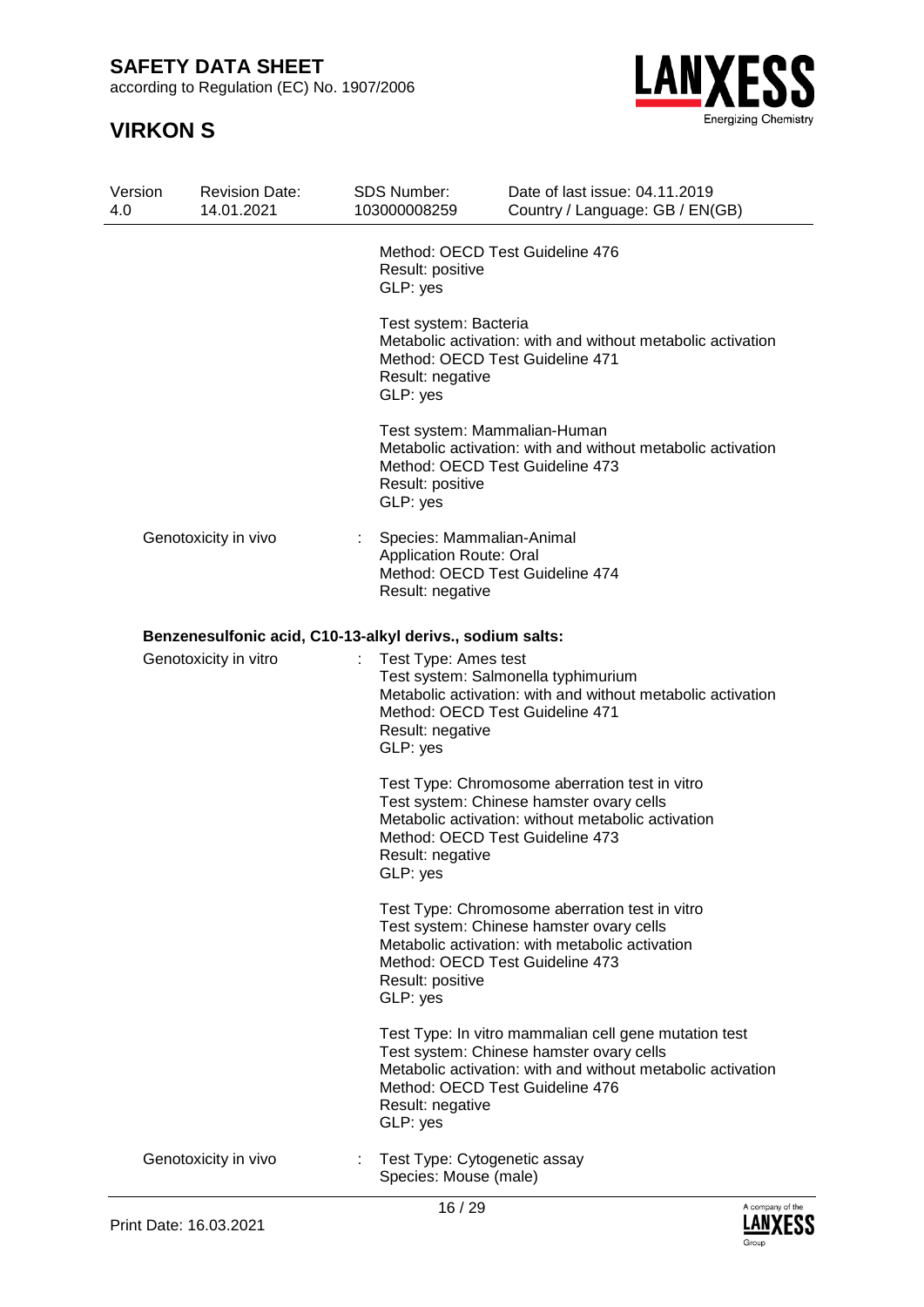according to Regulation (EC) No. 1907/2006



| Version<br>4.0 | <b>Revision Date:</b><br>14.01.2021                                            | SDS Number:<br>103000008259                                                             | Date of last issue: 04.11.2019<br>Country / Language: GB / EN(GB)                                                               |
|----------------|--------------------------------------------------------------------------------|-----------------------------------------------------------------------------------------|---------------------------------------------------------------------------------------------------------------------------------|
|                |                                                                                | Cell type: Bone marrow<br><b>Application Route: Oral</b><br>Result: negative<br>GLP: no |                                                                                                                                 |
|                |                                                                                | Species: Mouse (male)<br><b>Application Route: Oral</b><br>Result: negative<br>GLP: no  | Test Type: dominant lethal test                                                                                                 |
|                | malic acid:                                                                    |                                                                                         |                                                                                                                                 |
|                | Genotoxicity in vitro                                                          | t.<br>cological tests.                                                                  | Remarks: Not mutagenic in a standard battery of genetic toxi-                                                                   |
|                | sulphamidic acid:                                                              |                                                                                         |                                                                                                                                 |
|                | Genotoxicity in vitro                                                          | Result: negative<br>GLP: yes                                                            | Test system: Mammalian-Human<br>Metabolic activation: with and without metabolic activation<br>Method: OECD Test Guideline 487  |
|                |                                                                                | Result: negative                                                                        | Test system: Mammalian-Animal<br>Metabolic activation: with and without metabolic activation<br>Method: OECD Test Guideline 476 |
|                |                                                                                | Test system: Bacteria<br>Result: negative                                               | Metabolic activation: with and without metabolic activation<br>Method: OECD Test Guideline 471                                  |
|                | sodium toluenesulphonate:                                                      |                                                                                         |                                                                                                                                 |
|                | Genotoxicity in vitro                                                          |                                                                                         | Remarks: No mutagenic effect.                                                                                                   |
|                | dipotassium peroxodisulphate:                                                  |                                                                                         |                                                                                                                                 |
|                | Genotoxicity in vitro                                                          | cological tests.                                                                        | Remarks: Not mutagenic in a standard battery of genetic toxi-                                                                   |
|                | Carcinogenicity                                                                |                                                                                         |                                                                                                                                 |
|                | Not classified based on available information.                                 |                                                                                         |                                                                                                                                 |
|                | <b>Reproductive toxicity</b><br>Not classified based on available information. |                                                                                         |                                                                                                                                 |
|                | Components:                                                                    |                                                                                         |                                                                                                                                 |
|                | pentapotassium bis(peroxymonosulphate) bis(sulphate):                          |                                                                                         |                                                                                                                                 |
| ment           | Effects on foetal develop-                                                     | dose levels tested.                                                                     | Remarks: No teratogenic or foetotoxic effects were found at all                                                                 |
|                |                                                                                | 17/20                                                                                   | A company of the                                                                                                                |

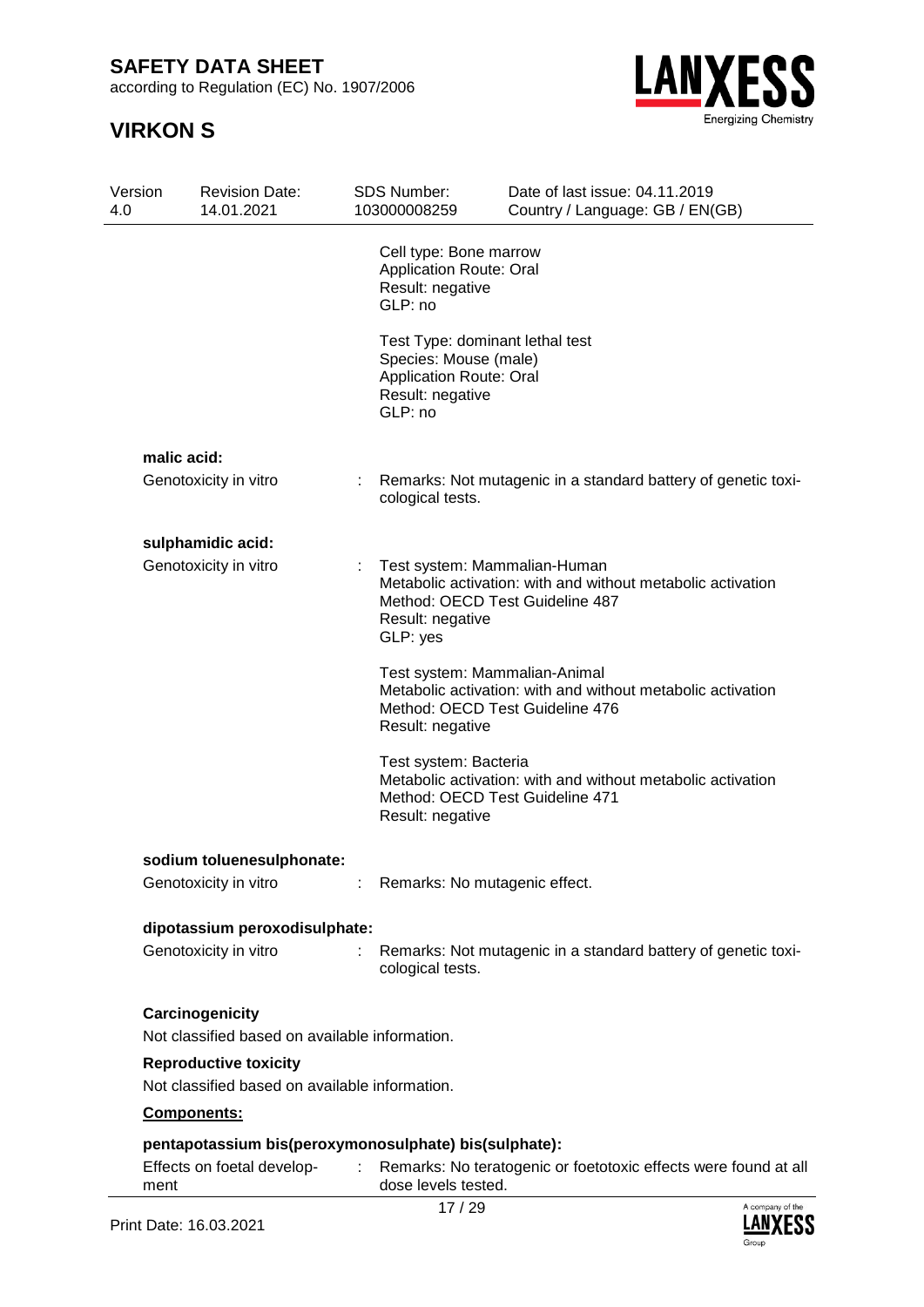according to Regulation (EC) No. 1907/2006

## **VIRKON S**



| 4.0 | Version<br><b>Revision Date:</b><br>14.01.2021                                                                                       | <b>SDS Number:</b><br>103000008259 |                                                        | Date of last issue: 04.11.2019<br>Country / Language: GB / EN(GB)                                                                                                                                                                                                                                                                                                                                                                                      |
|-----|--------------------------------------------------------------------------------------------------------------------------------------|------------------------------------|--------------------------------------------------------|--------------------------------------------------------------------------------------------------------------------------------------------------------------------------------------------------------------------------------------------------------------------------------------------------------------------------------------------------------------------------------------------------------------------------------------------------------|
|     |                                                                                                                                      |                                    |                                                        |                                                                                                                                                                                                                                                                                                                                                                                                                                                        |
|     | Benzenesulfonic acid, C10-13-alkyl derivs., sodium salts:                                                                            |                                    |                                                        |                                                                                                                                                                                                                                                                                                                                                                                                                                                        |
|     | Effects on fertility                                                                                                                 | GLP: no                            | <b>Application Route: Oral</b>                         | Test Type: Three-generation study<br>Species: Rat, male and female<br>Dose: 0 - 14 - 70 - 350 milligram per kilogram<br>General Toxicity - Parent: NOAEL: 350 mg/kg body weight<br>General Toxicity F1: NOAEL: 350 mg/kg body weight<br>General Toxicity F2: NOAEL: 350 mg/kg body weight<br>Fertility: NOAEL: 350 mg/kg body weight<br>Result: Animal testing did not show any effects on fertility.<br>Remarks: Test results on an analogous product |
|     | Effects on foetal develop-<br>ment                                                                                                   | GLP: no                            | Species: Rat, female<br><b>Application Route: Oral</b> | General Toxicity Maternal: NOAEL: 300 mg/kg body weight<br>Teratogenicity: NOAEL: 300 mg/kg body weight<br>Result: No teratogenic effects<br>Remarks: Test results on an analogous product                                                                                                                                                                                                                                                             |
|     | malic acid:<br>Effects on foetal develop-<br>ment                                                                                    | ÷                                  |                                                        | Remarks: No known significant effects or critical hazards.                                                                                                                                                                                                                                                                                                                                                                                             |
|     | <b>STOT - single exposure</b><br>Not classified based on available information.                                                      |                                    |                                                        |                                                                                                                                                                                                                                                                                                                                                                                                                                                        |
|     | <b>Components:</b>                                                                                                                   |                                    |                                                        |                                                                                                                                                                                                                                                                                                                                                                                                                                                        |
|     | potassium hydrogensulphate:                                                                                                          |                                    |                                                        |                                                                                                                                                                                                                                                                                                                                                                                                                                                        |
|     | Assessment                                                                                                                           |                                    |                                                        | May cause respiratory irritation.                                                                                                                                                                                                                                                                                                                                                                                                                      |
|     | dipotassium peroxodisulphate:<br>Assessment                                                                                          | t.                                 |                                                        | May cause respiratory irritation.                                                                                                                                                                                                                                                                                                                                                                                                                      |
|     | <b>STOT - repeated exposure</b><br>Not classified based on available information.                                                    |                                    |                                                        |                                                                                                                                                                                                                                                                                                                                                                                                                                                        |
|     | <b>Repeated dose toxicity</b>                                                                                                        |                                    |                                                        |                                                                                                                                                                                                                                                                                                                                                                                                                                                        |
|     | Components:                                                                                                                          |                                    |                                                        |                                                                                                                                                                                                                                                                                                                                                                                                                                                        |
|     | pentapotassium bis(peroxymonosulphate) bis(sulphate):<br><b>Species</b><br><b>LOAEL</b><br><b>Application Route</b><br>Exposure time | Oral<br>28 d                       | Rat, male and female<br>> 1,000 mg/kg                  |                                                                                                                                                                                                                                                                                                                                                                                                                                                        |

Number of exposures : 7 days/week

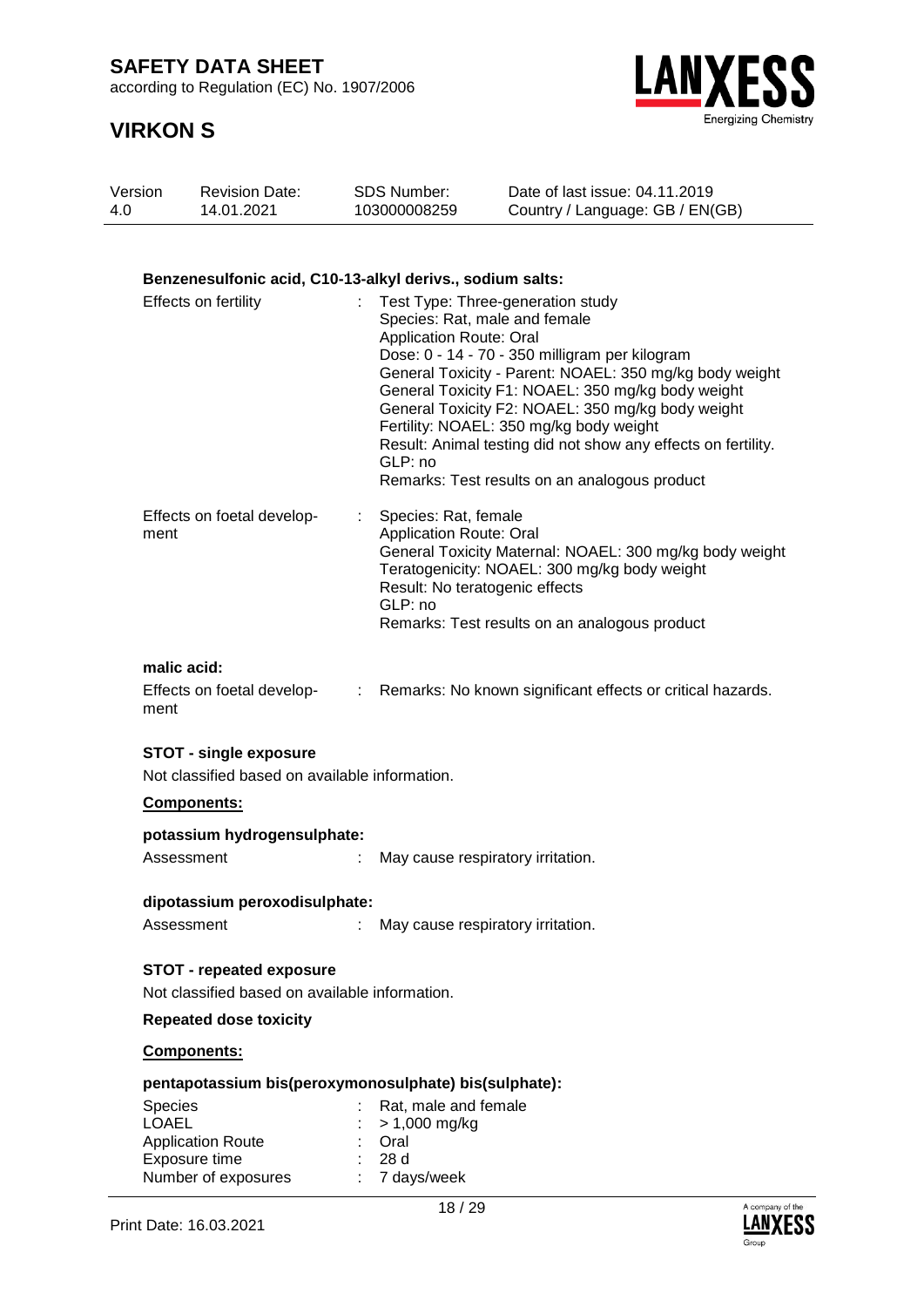according to Regulation (EC) No. 1907/2006

## **VIRKON S**



Group

| Version<br>4.0 | <b>Revision Date:</b><br>14.01.2021                       | <b>SDS Number:</b><br>103000008259 | Date of last issue: 04.11.2019<br>Country / Language: GB / EN(GB)                                                                                                                                                                            |
|----------------|-----------------------------------------------------------|------------------------------------|----------------------------------------------------------------------------------------------------------------------------------------------------------------------------------------------------------------------------------------------|
| Method         |                                                           | <b>OECD Test Guideline 407</b>     |                                                                                                                                                                                                                                              |
|                | Remarks                                                   | Subacute toxicity                  |                                                                                                                                                                                                                                              |
|                |                                                           | Rat, male and female               |                                                                                                                                                                                                                                              |
|                | Species<br><b>LOAEL</b>                                   | 600 mg/kg                          |                                                                                                                                                                                                                                              |
|                | <b>Application Route</b>                                  | Oral                               |                                                                                                                                                                                                                                              |
|                | Exposure time                                             | 90 d                               |                                                                                                                                                                                                                                              |
|                | Number of exposures                                       | 7 days/week                        |                                                                                                                                                                                                                                              |
|                | Method                                                    | <b>OECD Test Guideline 408</b>     |                                                                                                                                                                                                                                              |
|                | Remarks                                                   | Subchronic toxicity                |                                                                                                                                                                                                                                              |
|                | Benzenesulfonic acid, C10-13-alkyl derivs., sodium salts: |                                    |                                                                                                                                                                                                                                              |
|                | <b>Species</b>                                            | Rat, male and female               |                                                                                                                                                                                                                                              |
|                | <b>NOAEL</b>                                              | 85 mg/kg                           |                                                                                                                                                                                                                                              |
|                | <b>LOAEL</b>                                              | 145 mg/kg                          |                                                                                                                                                                                                                                              |
|                | <b>Application Route</b>                                  | Oral                               |                                                                                                                                                                                                                                              |
|                | Exposure time                                             | 36 w                               |                                                                                                                                                                                                                                              |
|                | Number of exposures                                       | daily                              |                                                                                                                                                                                                                                              |
| <b>GLP</b>     |                                                           | no                                 |                                                                                                                                                                                                                                              |
|                | Remarks                                                   | Subchronic toxicity                |                                                                                                                                                                                                                                              |
|                | malic acid:                                               |                                    |                                                                                                                                                                                                                                              |
|                | Remarks                                                   |                                    | No known significant effects or critical hazards.                                                                                                                                                                                            |
|                |                                                           |                                    |                                                                                                                                                                                                                                              |
|                | sodium toluenesulphonate:                                 |                                    |                                                                                                                                                                                                                                              |
|                | <b>Species</b>                                            | Rat                                |                                                                                                                                                                                                                                              |
|                | <b>NOAEL</b>                                              | 114 mg/kg                          |                                                                                                                                                                                                                                              |
|                | <b>Application Route</b><br>Exposure time                 | Oral<br>91 d                       |                                                                                                                                                                                                                                              |
|                | Method                                                    | <b>OECD Test Guideline 408</b>     |                                                                                                                                                                                                                                              |
|                | Remarks                                                   | Subchronic toxicity                |                                                                                                                                                                                                                                              |
|                | <b>Aspiration toxicity</b>                                |                                    |                                                                                                                                                                                                                                              |
|                | Not classified based on available information.            |                                    |                                                                                                                                                                                                                                              |
|                | 11.2 Information on other hazards                         |                                    |                                                                                                                                                                                                                                              |
|                |                                                           |                                    |                                                                                                                                                                                                                                              |
|                | <b>Endocrine disrupting properties</b>                    |                                    |                                                                                                                                                                                                                                              |
|                | Product:                                                  |                                    |                                                                                                                                                                                                                                              |
|                | Assessment                                                | levels of 0.1% or higher.          | The substance/mixture does not contain components consid-<br>ered to have endocrine disrupting properties according to<br>REACH Article 57(f) or Commission Delegated regulation<br>(EU) 2017/2100 or Commission Regulation (EU) 2018/605 at |
|                | <b>Further information</b>                                |                                    |                                                                                                                                                                                                                                              |
|                |                                                           |                                    |                                                                                                                                                                                                                                              |
|                | Product:                                                  |                                    |                                                                                                                                                                                                                                              |
|                | <b>Remarks</b>                                            | No data available                  |                                                                                                                                                                                                                                              |
|                |                                                           | 19/29                              | A company of the                                                                                                                                                                                                                             |
|                | Print Date: 16.03.2021                                    |                                    |                                                                                                                                                                                                                                              |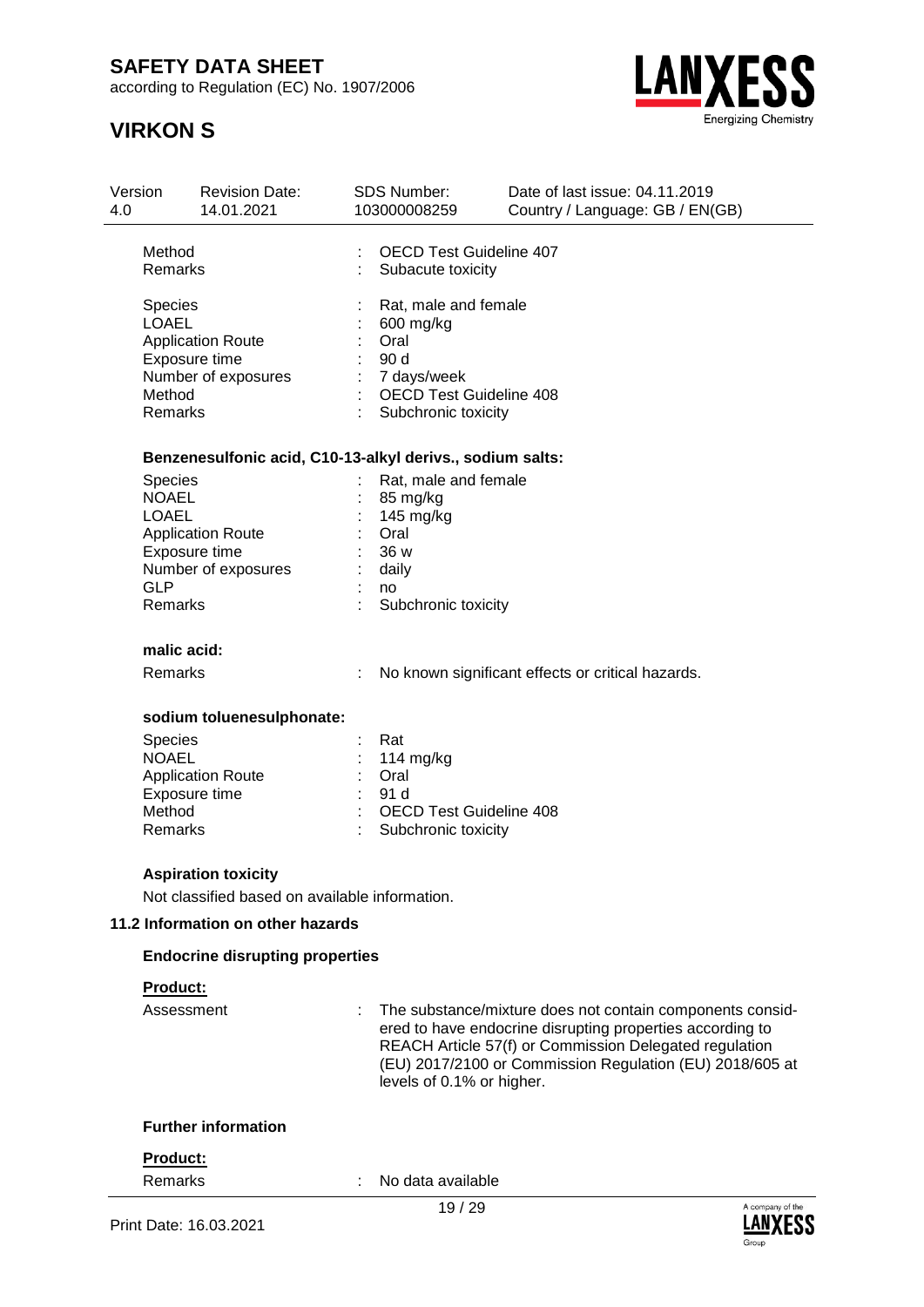according to Regulation (EC) No. 1907/2006

# **VIRKON S**



| Version | <b>Revision Date:</b> | SDS Number:  | Date of last issue: 04.11.2019  |
|---------|-----------------------|--------------|---------------------------------|
| 4.0     | 14.01.2021            | 103000008259 | Country / Language: GB / EN(GB) |

### **SECTION 12: Ecological information**

### **12.1 Toxicity**

| <b>Product:</b>                                          |    |                                                                                                                                                    |
|----------------------------------------------------------|----|----------------------------------------------------------------------------------------------------------------------------------------------------|
| Toxicity to fish                                         |    | LC50 (Salmo salar (Atlantic salmon)): 24.6 mg/l<br>Exposure time: 96 h<br>Method: Regulation (EC) No. 440/2008, Annex, C.1<br>Remarks: Fresh water |
| Toxicity to daphnia and other :<br>aquatic invertebrates |    | EC50 (Daphnia magna (Water flea)): 6.5 mg/l<br>Exposure time: 48 h<br>Method: OECD Test Guideline 202<br>Remarks: Fresh water                      |
| Toxicity to algae/aquatic<br>plants                      | ÷. | NOEC (Desmodesmus subspicatus (green algae)): 6.25 mg/l<br>Exposure time: 72 h<br>Method: OECD Test Guideline 201<br>Remarks: Fresh water          |

#### **Components:**

**pentapotassium bis(peroxymonosulphate) bis(sulphate):**

| Toxicity to fish                                         |   | LC50 (Oncorhynchus mykiss (rainbow trout)): 53 mg/l<br>Exposure time: 96 h<br>Method: OECD Test Guideline 203<br>GLP: yes<br>Remarks: Fresh water              |
|----------------------------------------------------------|---|----------------------------------------------------------------------------------------------------------------------------------------------------------------|
| Toxicity to daphnia and other :<br>aquatic invertebrates |   | EC50 (Daphnia magna (Water flea)): 3.5 mg/l<br>Exposure time: 48 h<br>Method: OECD Test Guideline 202<br>GLP: yes<br>Remarks: Fresh water                      |
| Toxicity to algae/aquatic<br>plants                      | ÷ | EC50 (Pseudokirchneriella subcapitata (microalgae)): > 1 mg/l<br>Exposure time: 72 h<br>Method: OECD Test Guideline 201<br>GLP: yes<br>Remarks: Fresh water    |
|                                                          |   | NOEC (Pseudokirchneriella subcapitata (microalgae)): 0.5<br>mg/l<br>Exposure time: 72 h<br>Method: OECD Test Guideline 201<br>GLP: yes<br>Remarks: Fresh water |

#### **Benzenesulfonic acid, C10-13-alkyl derivs., sodium salts:**

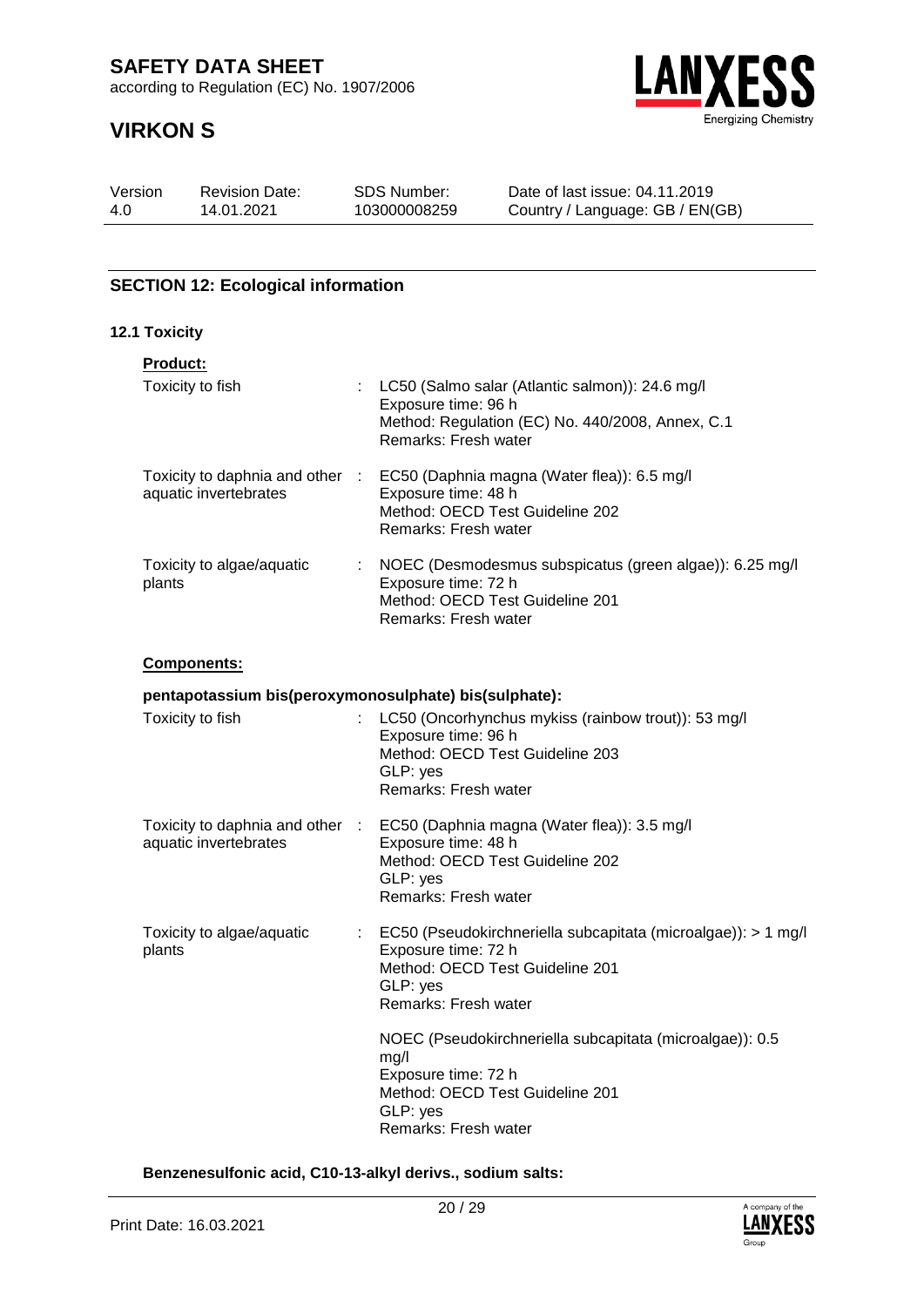according to Regulation (EC) No. 1907/2006



| Version<br>4.0 | <b>Revision Date:</b><br>14.01.2021                            |              | SDS Number:<br>103000008259                                                                                                                                             | Date of last issue: 04.11.2019<br>Country / Language: GB / EN(GB) |
|----------------|----------------------------------------------------------------|--------------|-------------------------------------------------------------------------------------------------------------------------------------------------------------------------|-------------------------------------------------------------------|
|                | Toxicity to fish                                               |              | Exposure time: 96 h<br>Analytical monitoring: yes<br>Method: OECD Test Guideline 203<br>GLP: no<br>Remarks: Fresh water                                                 | LC50 (Pimephales promelas (fathead minnow)): 2.88 mg/l            |
|                | Toxicity to daphnia and other<br>aquatic invertebrates         | $\mathbb{R}$ | EC50 (Daphnia magna (Water flea)): 2.9 mg/l<br>Exposure time: 48 h<br>Analytical monitoring: yes<br>Method: OECD Test Guideline 202<br>GLP: yes<br>Remarks: Fresh water |                                                                   |
| plants         | Toxicity to algae/aquatic                                      |              | mg/l<br>Exposure time: 72 h<br>Analytical monitoring: no<br>Method: OECD Test Guideline 201<br>GLP: no<br>Remarks: Fresh water                                          | ErC50 (Pseudokirchneriella subcapitata (green algae)): 235        |
|                |                                                                |              | mg/l<br>Exposure time: 72 h<br>Analytical monitoring: no<br>Method: OECD Test Guideline 201<br>GLP: no<br>Remarks: Fresh water                                          | EC10 (Pseudokirchneriella subcapitata (green algae)): 13.1        |
| icity)         | Toxicity to fish (Chronic tox-                                 |              | NOEC: 0.23 mg/l<br>Exposure time: 72 d<br>Analytical monitoring: yes<br>Method: OECD Test Guideline 210<br>GLP: no<br>Remarks: Fresh water                              | Species: Oncorhynchus mykiss (rainbow trout)                      |
| ic toxicity)   | Toxicity to daphnia and other<br>aquatic invertebrates (Chron- |              | NOEC: 1.18 mg/l<br>Exposure time: 21 d<br>Analytical monitoring: yes<br>Method: OECD Test Guideline 211<br>GLP: no<br>Remarks: Fresh water                              | Species: Daphnia magna (Water flea)                               |
| malic acid:    | Toxicity to fish                                               |              | Exposure time: 96 h<br>Method: OECD Test Guideline 203<br>GLP: yes<br>Remarks: Fresh water                                                                              | LC50 (Danio rerio (zebra fish)): > 100 mg/l                       |

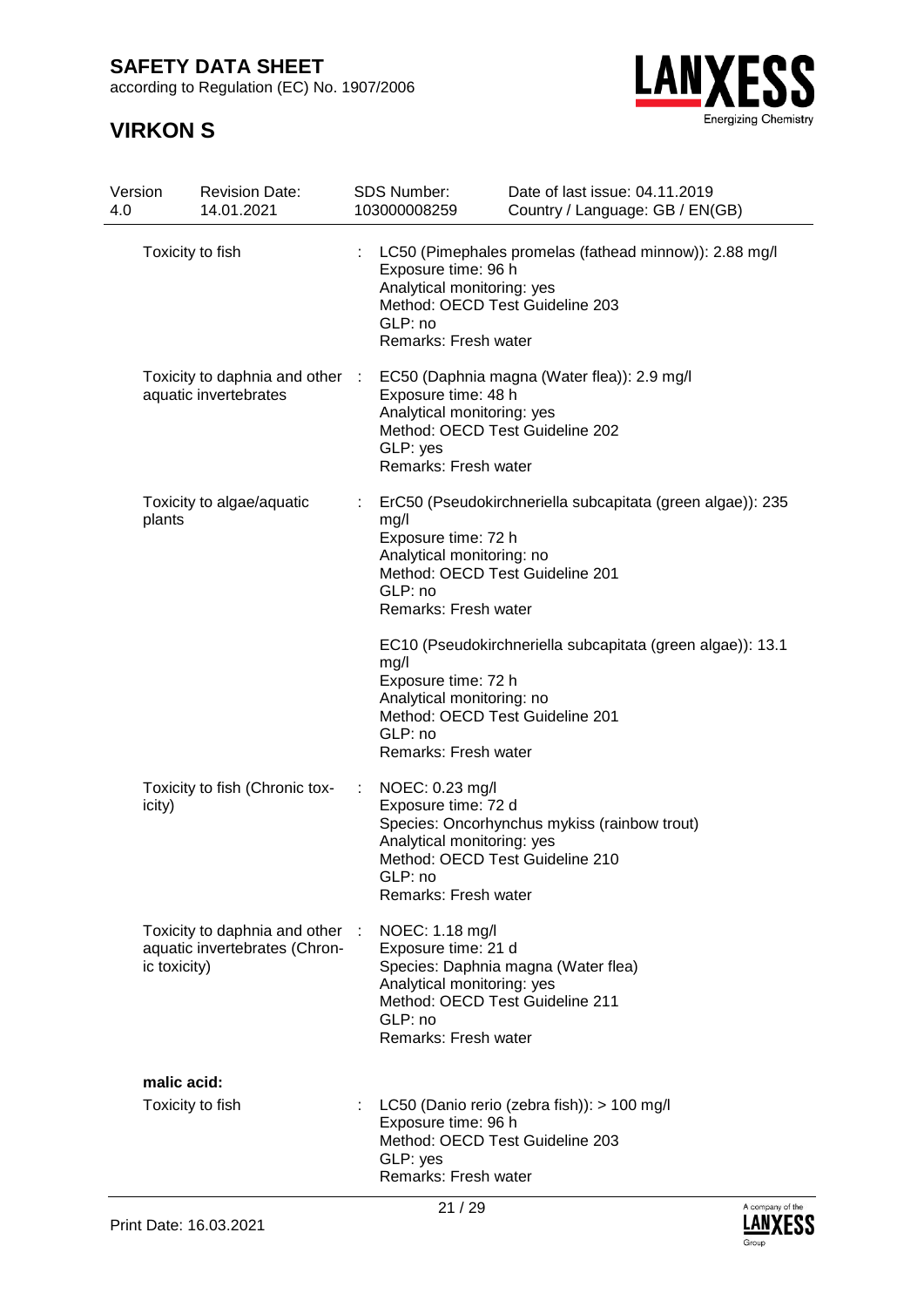according to Regulation (EC) No. 1907/2006



| Version<br>4.0 |                  | <b>Revision Date:</b><br>14.01.2021                      |                           | <b>SDS Number:</b><br>103000008259                                                                                                                   | Date of last issue: 04.11.2019<br>Country / Language: GB / EN(GB) |
|----------------|------------------|----------------------------------------------------------|---------------------------|------------------------------------------------------------------------------------------------------------------------------------------------------|-------------------------------------------------------------------|
|                |                  | Toxicity to daphnia and other :<br>aquatic invertebrates |                           | Exposure time: 48 h<br>Method: OECD Test Guideline 202<br>GLP: yes<br>Remarks: Fresh water                                                           | EC50 (Daphnia magna (Water flea)): 240 mg/l                       |
|                | plants           | Toxicity to algae/aquatic                                | $\mathbb{Z}^{\mathbb{Z}}$ | EC50 (algae): $> 100$ mg/l<br>Exposure time: 72 h<br>Method: OECD Test Guideline 201<br>GLP: yes<br>Remarks: Fresh water                             |                                                                   |
|                |                  |                                                          |                           | NOEC (algae): 100 mg/l<br>Exposure time: 72 h<br>Method: OECD Test Guideline 201<br>GLP: yes<br>Remarks: Fresh water                                 |                                                                   |
|                |                  | sulphamidic acid:                                        |                           |                                                                                                                                                      |                                                                   |
|                | Toxicity to fish |                                                          |                           | Exposure time: 96 h<br>Method: OECD Test Guideline 203<br>GLP: no<br>Remarks: Fresh water                                                            | LC50 (Pimephales promelas (fathead minnow)): 70.3 mg/l            |
|                |                  | Toxicity to daphnia and other :<br>aquatic invertebrates |                           | Exposure time: 48 h<br>Method: OECD Test Guideline 202<br>GLP: yes<br>Remarks: Fresh water                                                           | EC50 (Daphnia magna (Water flea)): 71.6 mg/l                      |
|                | plants           | Toxicity to algae/aquatic                                |                           | End point: Growth rate<br>Exposure time: 72 h<br>Method: OECD Test Guideline 201<br>GLP: yes<br>Remarks: Fresh water                                 | EC50 (Desmodesmus subspicatus (green algae)): 48 mg/l             |
|                |                  |                                                          |                           | End point: Growth rate<br>Exposure time: 72 h<br>Method: OECD Test Guideline 201<br>GLP: yes<br>Remarks: Fresh water                                 | NOEC (Desmodesmus subspicatus (green algae)): 18 mg/l             |
|                |                  | Toxicity to microorganisms                               |                           | $EC50:$ > 200 mg/l<br>End point: Respiration inhibition<br>Exposure time: 3 h<br>Method: OECD Test Guideline 209<br>GLP: yes<br>Remarks: Fresh water |                                                                   |

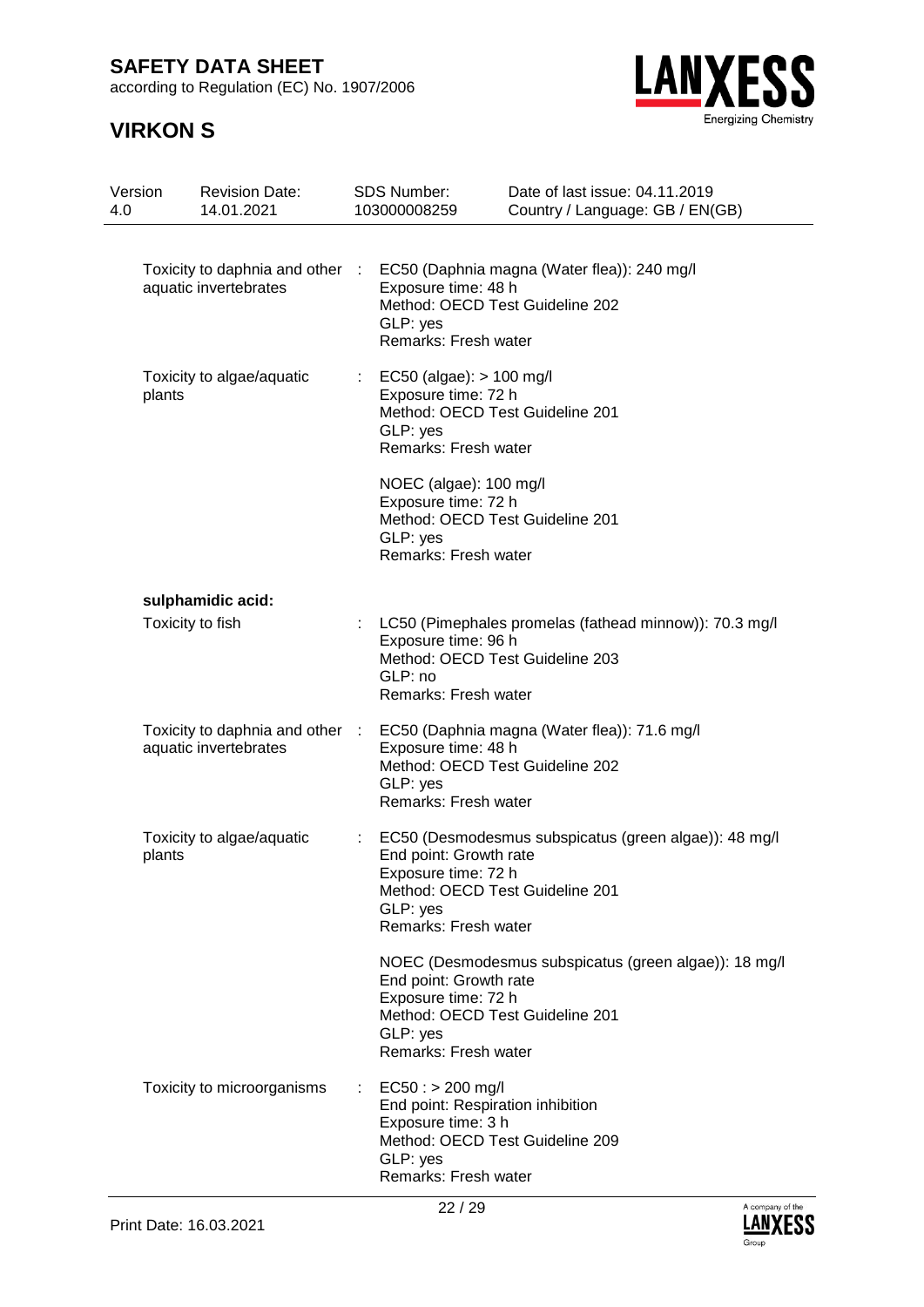according to Regulation (EC) No. 1907/2006



| Version<br>4.0 |                  | <b>Revision Date:</b><br>14.01.2021                              | <b>SDS Number:</b><br>103000008259                                                                                | Date of last issue: 04.11.2019<br>Country / Language: GB / EN(GB) |
|----------------|------------------|------------------------------------------------------------------|-------------------------------------------------------------------------------------------------------------------|-------------------------------------------------------------------|
|                | icity)           | Toxicity to fish (Chronic tox-                                   | $NOEC: == 60$ mg/l<br>Exposure time: 34 d<br>Species: Danio rerio (zebra fish)<br>Method: OECD Test Guideline 210 |                                                                   |
|                | ic toxicity)     | Toxicity to daphnia and other :<br>aquatic invertebrates (Chron- | NOEC: 19 mg/l<br>Exposure time: 21 d<br>Method: OECD Test Guideline 211                                           | Species: Daphnia magna (Water flea)                               |
|                | Toxicity to fish | dipotassium disulphate:                                          | Exposure time: 96 h<br>Remarks: Fresh water                                                                       | LC50 (Pimephales promelas (fathead minnow)): 680 mg/l             |
|                |                  | Toxicity to daphnia and other :<br>aquatic invertebrates         | Exposure time: 48 h<br>Remarks: Fresh water                                                                       | EC50 (Daphnia magna (Water flea)): 720 mg/l                       |
|                | plants           | Toxicity to algae/aquatic                                        | mg/l<br>Exposure time: 96 h<br>Remarks: Fresh water                                                               | EC50 (Pseudokirchneriella subcapitata (microalgae)): 1,492        |
|                |                  |                                                                  | mg/l<br>Exposure time: 96 h<br>Remarks: Fresh water                                                               | EC10 (Pseudokirchneriella subcapitata (microalgae)): 656          |
|                | icity)           | Toxicity to fish (Chronic tox-                                   | $NOEC:$ > 595 mg/l<br>Exposure time: 7 Days<br>Remarks: Fresh water                                               | Species: Pimephales promelas (fathead minnow)                     |
|                | ic toxicity)     | Toxicity to daphnia and other :<br>aquatic invertebrates (Chron- | NOEC: 790 mg/l<br>Exposure time: 7 Days<br>Remarks: Fresh water                                                   | Species: Ceriodaphnia dubia (Water flea)                          |
|                |                  | sodium toluenesulphonate:                                        |                                                                                                                   |                                                                   |
|                | Toxicity to fish |                                                                  | Exposure time: 96 h<br>Remarks: Fresh water                                                                       | LC50 (Oncorhynchus mykiss (rainbow trout)): > 490 mg/l            |
|                |                  | Toxicity to daphnia and other :<br>aquatic invertebrates         | Exposure time: 48 h<br>Remarks: Fresh water                                                                       | EC50 (Daphnia magna (Water flea)): > 318 mg/l                     |
|                | plants           | Toxicity to algae/aquatic                                        | Exposure time: 72 h                                                                                               | EC50 (Desmodesmus subspicatus (green algae)): 245 mg/l            |

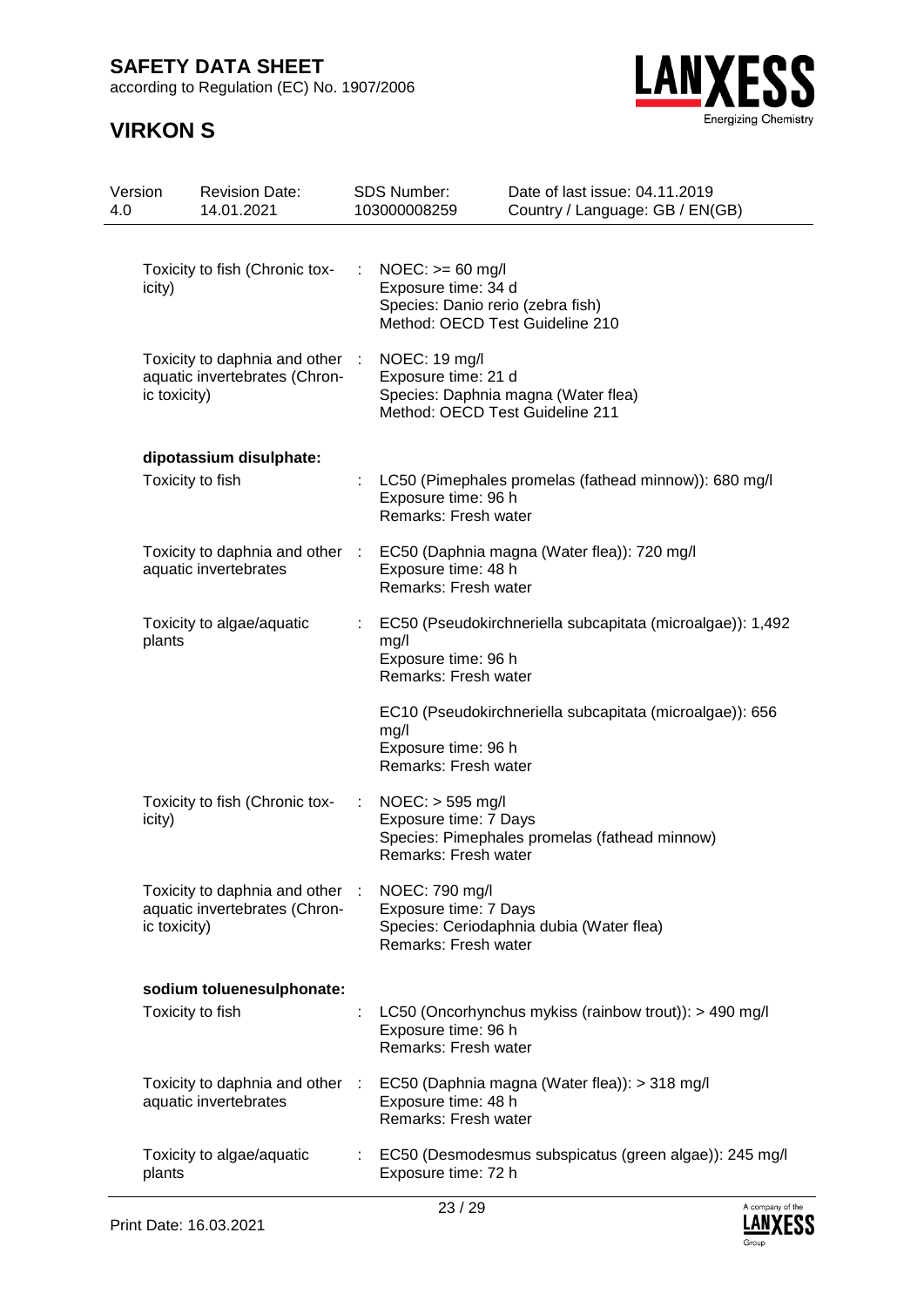according to Regulation (EC) No. 1907/2006

# **VIRKON S**



| Version<br>4.0 |            | <b>Revision Date:</b><br>14.01.2021                      |           | <b>SDS Number:</b><br>103000008259                             | Date of last issue: 04.11.2019<br>Country / Language: GB / EN(GB) |
|----------------|------------|----------------------------------------------------------|-----------|----------------------------------------------------------------|-------------------------------------------------------------------|
|                |            |                                                          |           | Method: OECD Test Guideline 201<br>Remarks: Fresh water        |                                                                   |
|                |            |                                                          |           | Exposure time: 72 h<br>Remarks: Fresh water                    | NOEC (Desmodesmus subspicatus (green algae)): 18 mg/l             |
|                |            | dipotassium peroxodisulphate:                            |           |                                                                |                                                                   |
|                |            | Toxicity to fish                                         |           | Exposure time: 96 h                                            | LC50 (Oncorhynchus mykiss (rainbow trout)): 76.3 mg/l             |
|                |            | Toxicity to daphnia and other<br>aquatic invertebrates   | $\sim 10$ | Exposure time: 48 h                                            | EC50 (Daphnia magna (Water flea)): 120 mg/l                       |
|                | plants     | Toxicity to algae/aquatic                                |           | mg/l<br>Exposure time: 72 h<br>Method: OECD Test Guideline 201 | EC50 (Pseudokirchneriella subcapitata (microalgae)): 83.7         |
|                |            | <b>Ecotoxicology Assessment</b>                          |           |                                                                |                                                                   |
|                |            | Chronic aquatic toxicity                                 | ÷         |                                                                | This product has no known ecotoxicological effects.               |
|                | dipentene: |                                                          |           |                                                                |                                                                   |
|                |            | Toxicity to fish                                         |           | Exposure time: 96 h<br>Remarks: Fresh water                    | LC50 (Pimephales promelas (fathead minnow)): 0.702 mg/l           |
|                |            | Toxicity to daphnia and other :<br>aquatic invertebrates |           | Exposure time: 48 h<br>Remarks: Fresh water                    | EC50 (Daphnia magna (Water flea)): 0.421 mg/l                     |
|                | icity)     | M-Factor (Acute aquatic tox-                             | ÷         | 1                                                              |                                                                   |
|                | toxicity)  | M-Factor (Chronic aquatic                                |           | $\mathbf 1$                                                    |                                                                   |
|                |            | 12.2 Persistence and degradability                       |           |                                                                |                                                                   |

**Components:**

|                  | pentapotassium bis(peroxymonosulphate) bis(sulphate):                                                             |
|------------------|-------------------------------------------------------------------------------------------------------------------|
| Biodegradability | Result: The methods for determining the biological degradabil-<br>ity are not applicable to inorganic substances. |
|                  | Benzenesulfonic acid, C10-13-alkyl derivs., sodium salts:                                                         |
| Biodegradability | Result: Readily biodegradable.<br>Biodegradation: 83 %                                                            |

Exposure time: 28 d

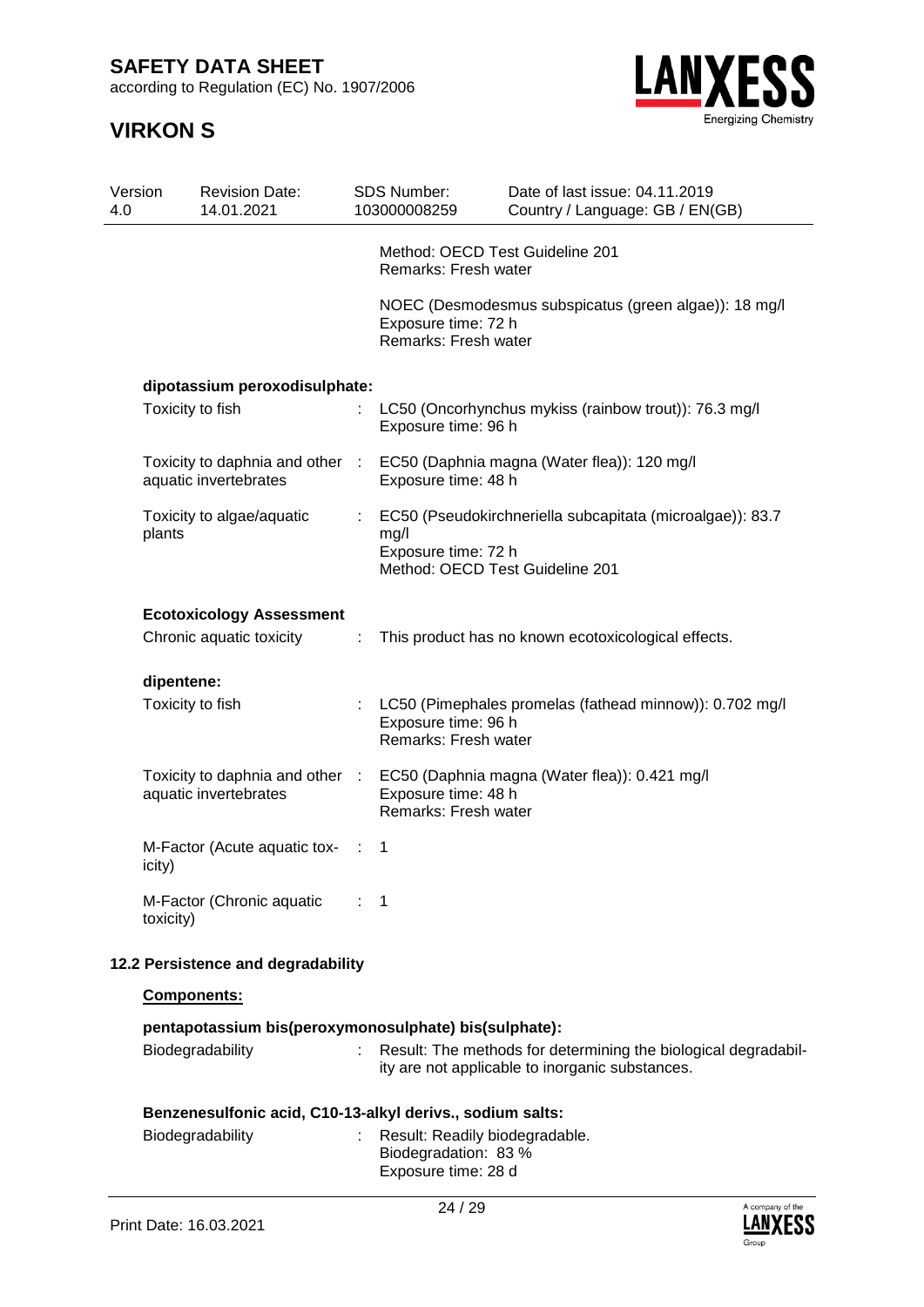according to Regulation (EC) No. 1907/2006



| Version<br>4.0 |               | <b>Revision Date:</b><br>14.01.2021                       |                | <b>SDS Number:</b><br>103000008259                                                                                | Date of last issue: 04.11.2019<br>Country / Language: GB / EN(GB)                                                 |
|----------------|---------------|-----------------------------------------------------------|----------------|-------------------------------------------------------------------------------------------------------------------|-------------------------------------------------------------------------------------------------------------------|
|                |               |                                                           |                | GLP: yes                                                                                                          | Method: OECD Test Guideline 301B                                                                                  |
|                | malic acid:   | Biodegradability                                          |                | Test Type: aerobic<br>Result: Readily biodegradable.<br>Biodegradation: 67.5 %<br>Exposure time: 28 d<br>GLP: yes | Method: OECD Test Guideline 301B                                                                                  |
|                |               | sulphamidic acid:                                         |                |                                                                                                                   |                                                                                                                   |
|                |               | Biodegradability                                          | t.             |                                                                                                                   | Result: The methods for determining the biological degradabil-<br>ity are not applicable to inorganic substances. |
|                |               | dipotassium disulphate:                                   |                |                                                                                                                   |                                                                                                                   |
|                |               | Biodegradability                                          |                |                                                                                                                   | Result: The methods for determining the biological degradabil-<br>ity are not applicable to inorganic substances. |
|                |               | sodium toluenesulphonate:                                 |                |                                                                                                                   |                                                                                                                   |
|                |               | Biodegradability                                          |                | Result: Not readily biodegradable.<br>Biodegradation: 0 - 2 %<br>Exposure time: 28 d                              | Method: OECD Test Guideline 301C                                                                                  |
|                |               | dipotassium peroxodisulphate:                             |                |                                                                                                                   |                                                                                                                   |
|                |               | Biodegradability                                          |                |                                                                                                                   | Result: The methods for determining the biological degradabil-<br>ity are not applicable to inorganic substances. |
|                | dipentene:    |                                                           |                |                                                                                                                   |                                                                                                                   |
|                |               | Biodegradability                                          |                | Result: Not rapidly biodegradable                                                                                 |                                                                                                                   |
|                |               | 12.3 Bioaccumulative potential                            |                |                                                                                                                   |                                                                                                                   |
|                | Components:   |                                                           |                |                                                                                                                   |                                                                                                                   |
|                |               | pentapotassium bis(peroxymonosulphate) bis(sulphate):     |                |                                                                                                                   |                                                                                                                   |
|                | octanol/water | Partition coefficient: n-                                 |                | log Pow: < 0.3<br>Method: OECD Test Guideline 117                                                                 |                                                                                                                   |
|                |               | Benzenesulfonic acid, C10-13-alkyl derivs., sodium salts: |                |                                                                                                                   |                                                                                                                   |
|                | octanol/water | Partition coefficient: n-                                 | $\mathbb{R}^n$ | log Pow: 1.4 (23 °C)<br>Method: OECD Test Guideline 123                                                           |                                                                                                                   |
|                | malic acid:   |                                                           |                |                                                                                                                   |                                                                                                                   |
|                |               | Partition coefficient: n-                                 |                | : $log Pow: -1.26$                                                                                                |                                                                                                                   |

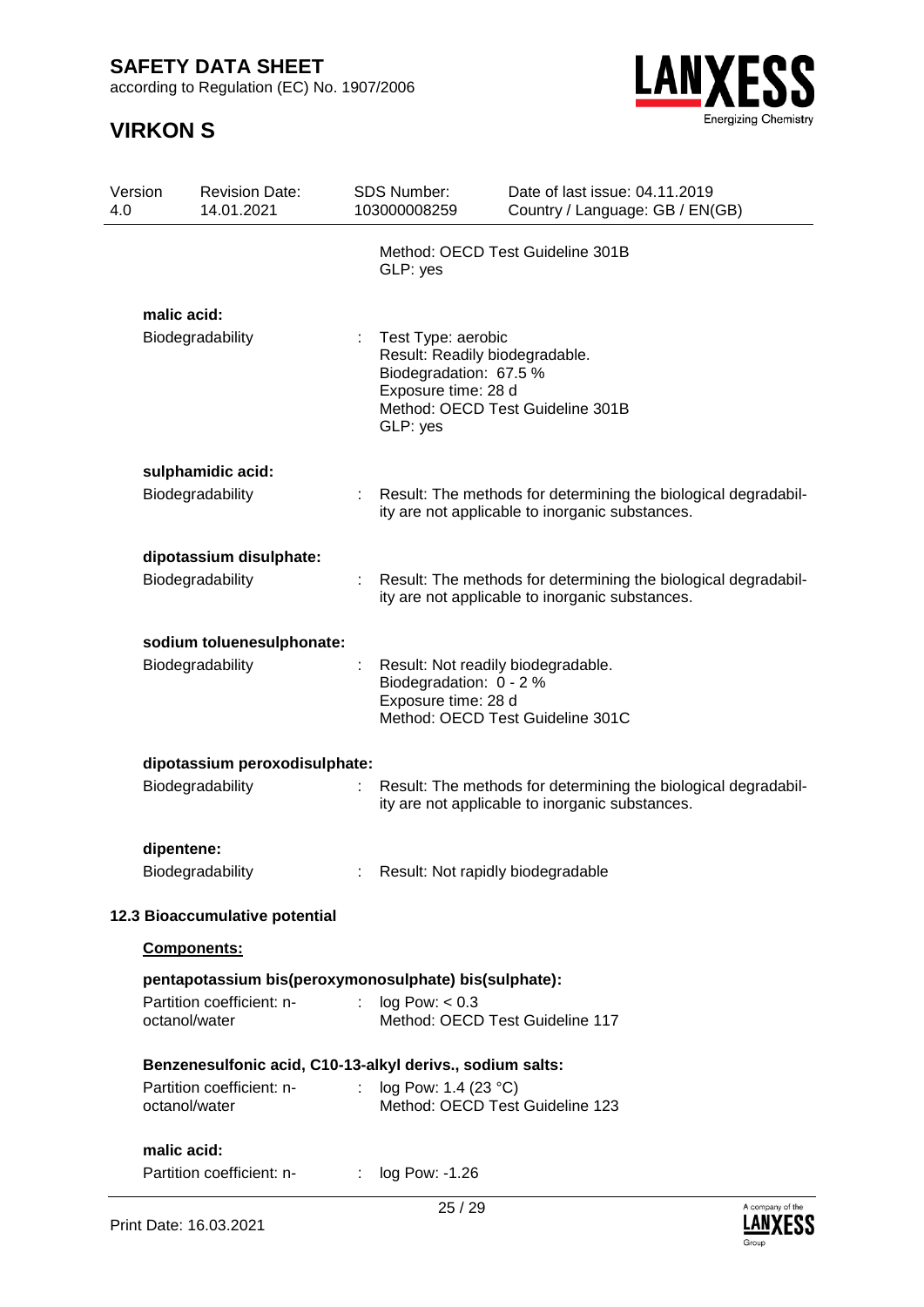according to Regulation (EC) No. 1907/2006



| Version<br>4.0 |                 | <b>Revision Date:</b><br>14.01.2021        |   | SDS Number:<br>103000008259 | Date of last issue: 04.11.2019<br>Country / Language: GB / EN(GB)                                                                                                                                                                            |
|----------------|-----------------|--------------------------------------------|---|-----------------------------|----------------------------------------------------------------------------------------------------------------------------------------------------------------------------------------------------------------------------------------------|
|                | octanol/water   |                                            |   |                             |                                                                                                                                                                                                                                              |
|                |                 | sulphamidic acid:                          |   |                             |                                                                                                                                                                                                                                              |
|                |                 | Partition coefficient: n-<br>octanol/water | ÷ | log Pow: -4.34              |                                                                                                                                                                                                                                              |
|                |                 | 12.4 Mobility in soil                      |   |                             |                                                                                                                                                                                                                                              |
|                |                 | No data available                          |   |                             |                                                                                                                                                                                                                                              |
|                |                 | 12.5 Results of PBT and vPvB assessment    |   |                             |                                                                                                                                                                                                                                              |
|                | Product:        |                                            |   |                             |                                                                                                                                                                                                                                              |
|                | Assessment      |                                            |   | 0.1% or higher              | This substance/mixture contains no components considered<br>to be either persistent, bioaccumulative and toxic (PBT), or<br>very persistent and very bioaccumulative (vPvB) at levels of                                                     |
|                |                 | 12.6 Endocrine disrupting properties       |   |                             |                                                                                                                                                                                                                                              |
|                | Product:        |                                            |   |                             |                                                                                                                                                                                                                                              |
|                | Assessment      |                                            |   | levels of 0.1% or higher.   | The substance/mixture does not contain components consid-<br>ered to have endocrine disrupting properties according to<br>REACH Article 57(f) or Commission Delegated regulation<br>(EU) 2017/2100 or Commission Regulation (EU) 2018/605 at |
|                |                 | 12.7 Other adverse effects                 |   |                             |                                                                                                                                                                                                                                              |
|                | <b>Product:</b> |                                            |   |                             |                                                                                                                                                                                                                                              |
|                | mation          | Additional ecological infor-               |   | Toxic to aquatic life.      | An environmental hazard cannot be excluded in the event of<br>unprofessional handling or disposal.<br>Harmful to aquatic life with long lasting effects.                                                                                     |
|                |                 | <b>SECTION 13: Disposal considerations</b> |   |                             |                                                                                                                                                                                                                                              |
|                |                 | 13.1 Waste treatment methods               |   |                             |                                                                                                                                                                                                                                              |

| <b>Product</b>         | The product should not be allowed to enter drains, water<br>courses or the soil.<br>Do not contaminate ponds, waterways or ditches with chemi-<br>cal or used container.<br>Send to a licensed waste management company. |
|------------------------|--------------------------------------------------------------------------------------------------------------------------------------------------------------------------------------------------------------------------|
| Contaminated packaging | Empty remaining contents.<br>Dispose of as unused product.<br>Do not re-use empty containers.                                                                                                                            |

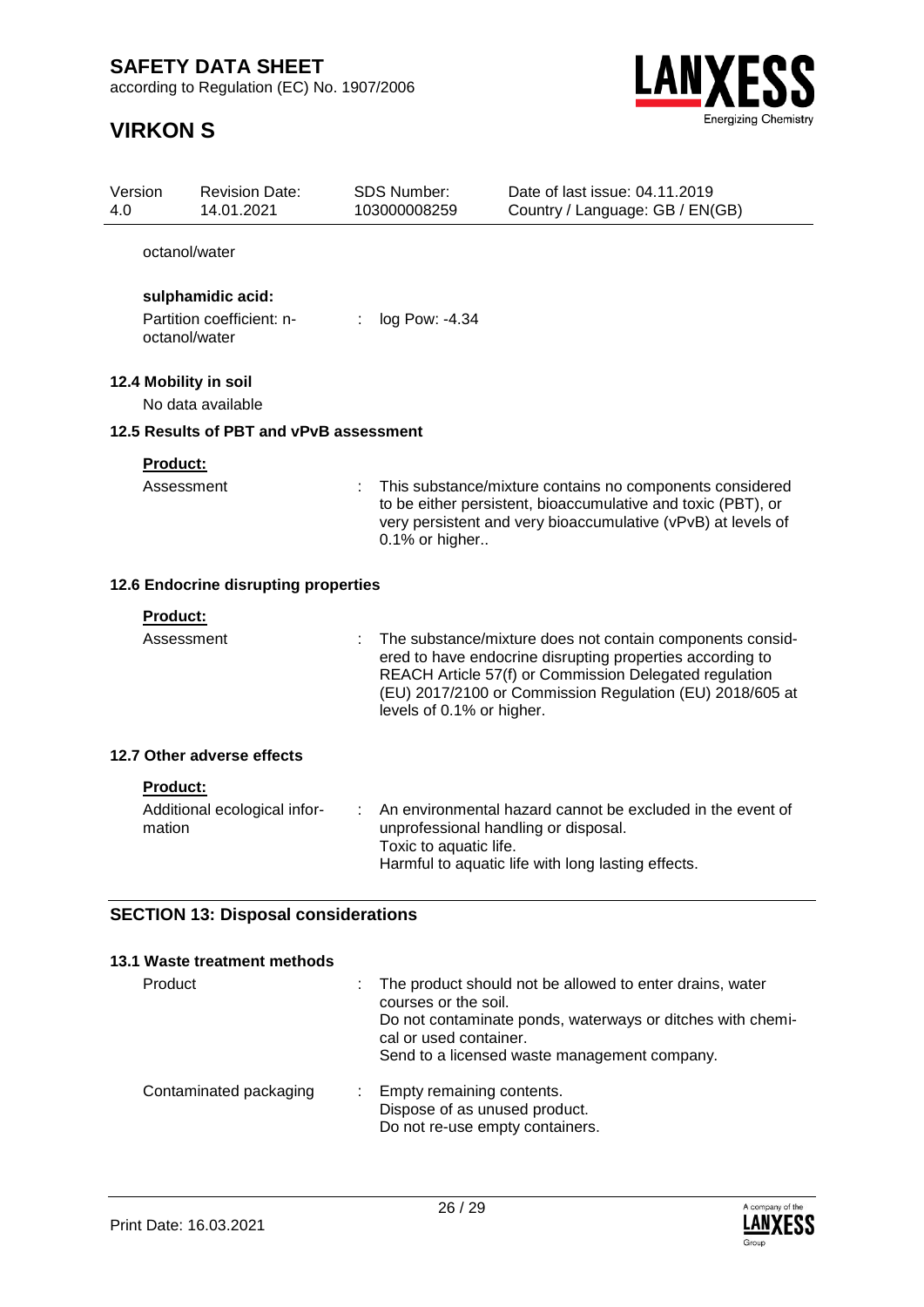according to Regulation (EC) No. 1907/2006

# **VIRKON S**



| Version | <b>Revision Date:</b> | <b>SDS Number:</b> | Date of last iss |
|---------|-----------------------|--------------------|------------------|
| 4.0     | 14.01.2021            | 103000008259       | Country / Lang   |

sue: 04.11.2019 guage: GB / EN(GB)

### **SECTION 14: Transport information**

#### **14.1 UN number or ID number**

Not regulated as a dangerous good

#### **14.2 UN proper shipping name**

Not regulated as a dangerous good

#### **14.3 Transport hazard class(es)**

Not regulated as a dangerous good

#### **14.4 Packing group**

Not regulated as a dangerous good

### **14.5 Environmental hazards**

Not regulated as a dangerous good

### **14.6 Special precautions for user**

Hazard statements : Not dangerous cargo. Irritating to skin. Keep dry. Risk of serious damage to eyes. Keep separated from foodstuffs.

#### **14.7 Maritime transport in bulk according to IMO instruments**

Not applicable for product as supplied.

### **SECTION 15: Regulatory information**

#### **15.1 Safety, health and environmental regulations/legislation specific for the substance or mixture**

| REACH - Restrictions on the manufacture, placing on<br>the market and use of certain dangerous substances,<br>preparations and articles (Annex XVII)                      |   | Not applicable                                                                                                                                   |
|---------------------------------------------------------------------------------------------------------------------------------------------------------------------------|---|--------------------------------------------------------------------------------------------------------------------------------------------------|
| International Chemical Weapons Convention (CWC)<br>Schedules of Toxic Chemicals and Precursors                                                                            |   | Not applicable                                                                                                                                   |
| <b>REACH - Candidate List of Substances of Very High</b><br>Concern for Authorisation (Article 59).<br>REACH - List of substances subject to authorisation<br>(Annex XIV) |   | This product does not contain sub-<br>stances of very high concern (Regu-<br>lation (EC) No 1907/2006 (REACH),<br>Article 57).<br>Not applicable |
| Regulation (EC) No 1005/2009 on substances that de-<br>plete the ozone layer                                                                                              |   | Not applicable                                                                                                                                   |
| Regulation (EU) 2019/1021 on persistent organic pollu-<br>tants (recast)                                                                                                  | ÷ | Not applicable                                                                                                                                   |

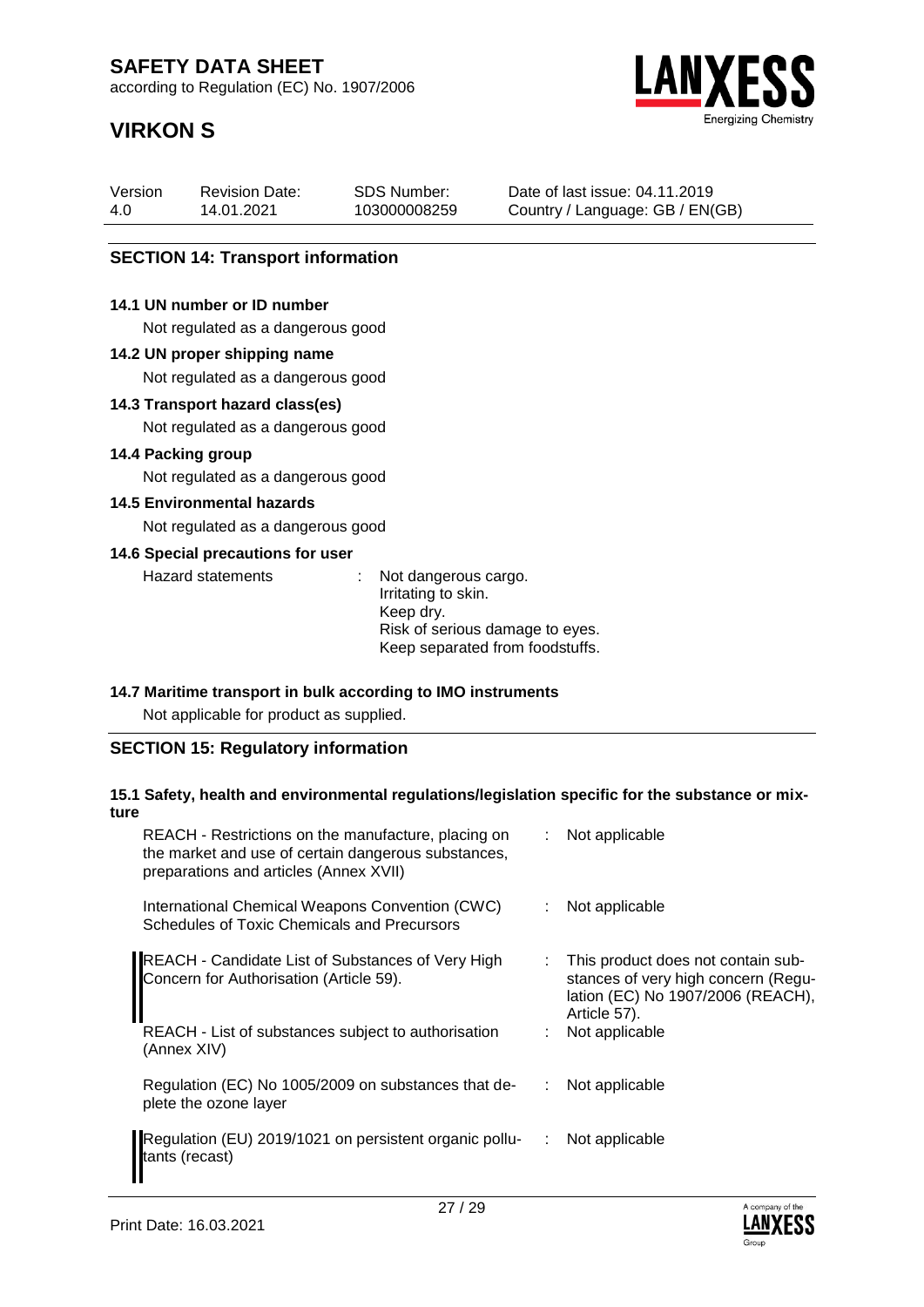according to Regulation (EC) No. 1907/2006



## **VIRKON S**

| Version<br>4.0 | <b>Revision Date:</b><br>14.01.2021 | <b>SDS Number:</b><br>103000008259                                                                             |      | Date of last issue: 04.11.2019<br>Country / Language: GB / EN(GB)                                |
|----------------|-------------------------------------|----------------------------------------------------------------------------------------------------------------|------|--------------------------------------------------------------------------------------------------|
|                | third countries in drug precursors  | Council Regulation (EC) No 111/2005 laying down rules<br>for the monitoring of trade between the Community and | di l | Neither banned nor restricted                                                                    |
|                | of dangerous chemicals              | Regulation (EC) No 649/2012 of the European Parlia-<br>ment and the Council concerning the export and import   |      | Not applicable                                                                                   |
|                |                                     | major-accident hazards involving dangerous substances.<br>Not applicable                                       |      | Seveso III: Directive 2012/18/EU of the European Parliament and of the Council on the control of |

### **15.2 Chemical safety assessment**

Not applicable

### **SECTION 16: Other information**

| <b>Full text of H-Statements</b>        |                                                             |
|-----------------------------------------|-------------------------------------------------------------|
| H <sub>226</sub>                        | Flammable liquid and vapour.                                |
| H <sub>272</sub>                        | May intensify fire; oxidizer.                               |
| H302                                    | Harmful if swallowed.                                       |
| H314                                    | Causes severe skin burns and eye damage.                    |
| H315                                    | Causes skin irritation.                                     |
| H317                                    | May cause an allergic skin reaction.                        |
| H318                                    | Causes serious eye damage.                                  |
| H <sub>3</sub> 19                       | Causes serious eye irritation.                              |
| H331                                    | Toxic if inhaled.                                           |
| H334                                    | May cause allergy or asthma symptoms or breathing difficul- |
|                                         | ties if inhaled.                                            |
| H <sub>335</sub>                        | May cause respiratory irritation.                           |
| H400                                    | : Very toxic to aquatic life.                               |
| H410                                    | : Very toxic to aquatic life with long lasting effects.     |
| H412                                    | Harmful to aquatic life with long lasting effects.          |
| <b>Full text of other abbreviations</b> |                                                             |
| Acute Tox.                              | Acute toxicity                                              |
| <b>Aquatic Acute</b>                    | Short-term (acute) aquatic hazard                           |
| <b>Aquatic Chronic</b>                  | Long-term (chronic) aquatic hazard                          |
| Eye Dam.                                | Serious eye damage                                          |
| Eye Irrit.                              | Eye irritation                                              |
| Flam. Liq.                              | Flammable liquids                                           |
| Ox. Sol.                                | Oxidizing solids                                            |
| Resp. Sens.                             | Respiratory sensitisation                                   |
| Skin Corr.                              | Skin corrosion                                              |
| Skin Irrit.                             | : Skin irritation                                           |
| Skin Sens.                              | Skin sensitisation                                          |
| <b>STOT SE</b>                          | Specific target organ toxicity - single exposure            |
| $ATE = Acute Toxicity Estimate$         |                                                             |

BCF = Bioconcentration Factor

GHS = Globally Harmonized System of Classification and Labelling of Chemicals